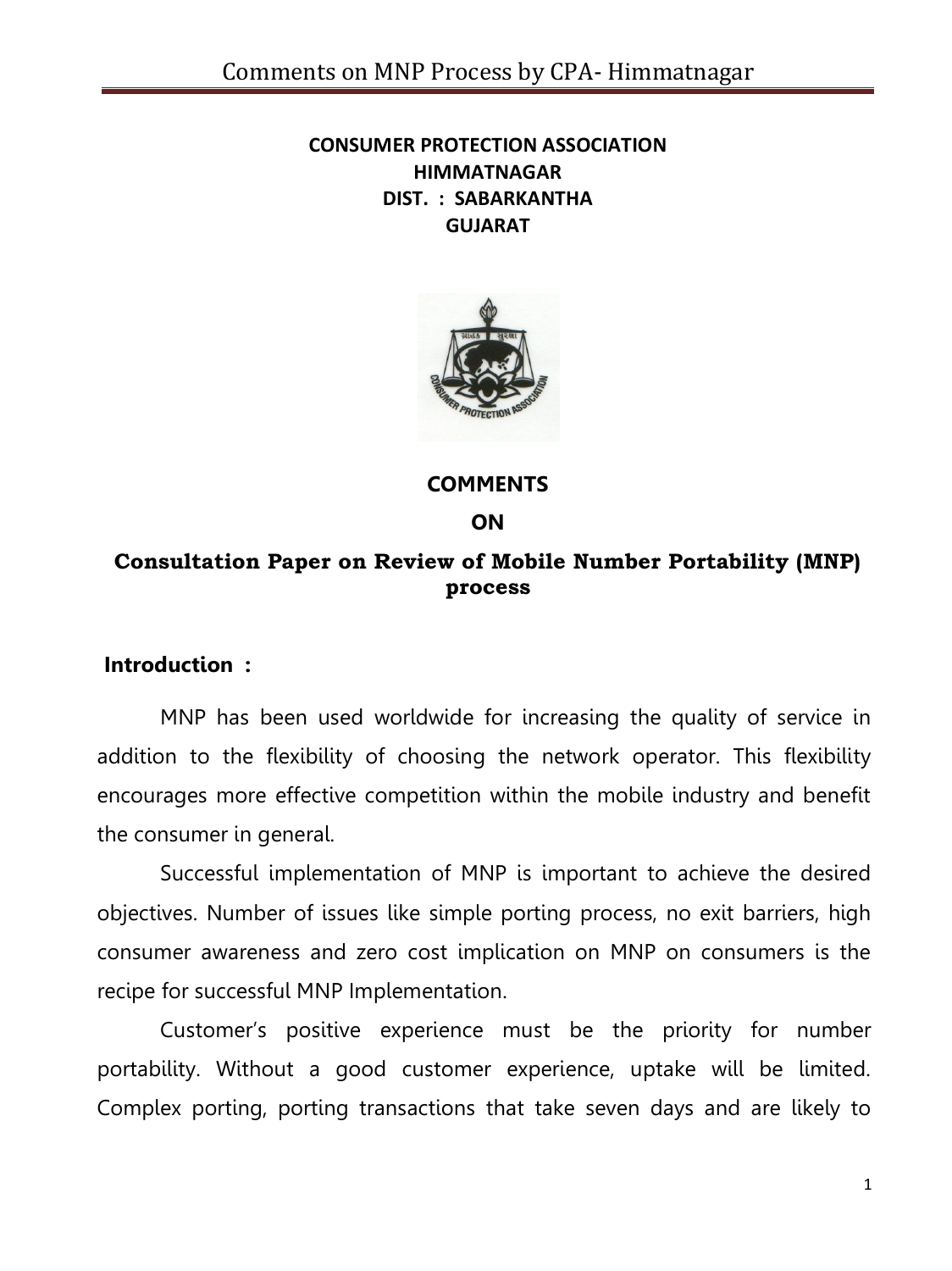include down time, little perceived benefit and too many rejections all will make subscribers turn away from number portability.

We are thankful to the TRAI for providing us an opportunity to comment on the " Consultation Paper on Review on Mobile Number Portability ( MNP ) process. Our submissions are as follow :

**Q1. Would it be appropriate that MNPSP be assigned the task of generating and communicating the Unique Porting Code (UPC) to the subscriber intending to port his mobile number as proposed in the consultation paper?** 

**Comments :**

#### **Yes.**

MNPSP should take all responsibility as he is the third party, he can work impartially. Heavy penalty should be imposed on any irregularities.

**Q2. If you agree to assign the task of UPC generation to MNPSPs, whether the revised process outlined in the consultation paper is appropriate to address the relevant issues being faced in the existing MNP process?** 

**Comments :**

**Yes, with few suggestions.**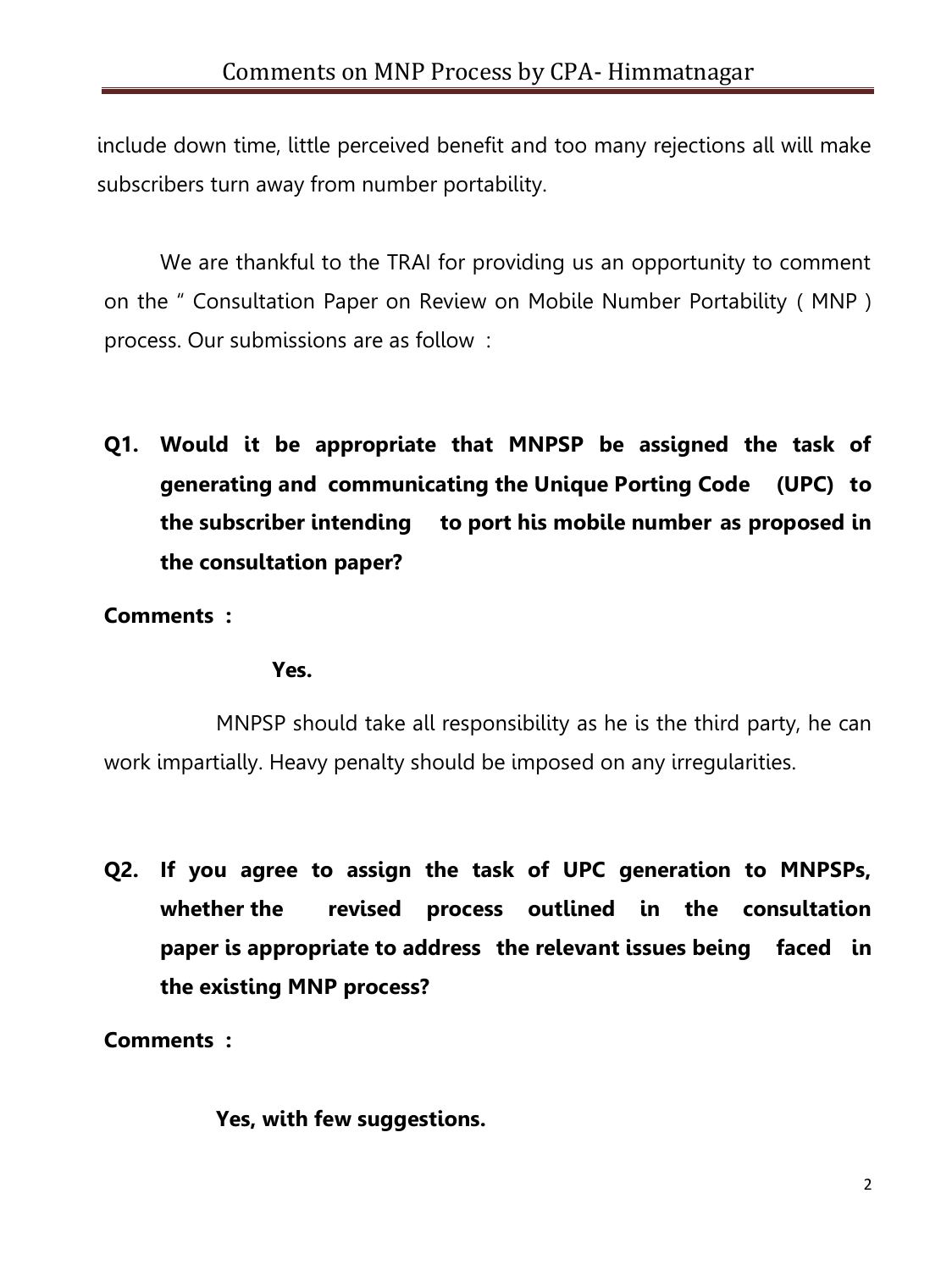### 1. **Para 2.18**

## **Query Response Mechanism :**

- **(b) e-KYC is completed :**
	- **Suggestion :** e-KYC or adequate identification to confirm that he or She is the legitimate account holder because some time e-KYC is not working.
- 2. **Post paid connection :**
	- **(g) Out standing Payment : Clause : 12, 12(a), Clause : 14, 14(4) & (5) Clause : 15, 15(3) & (4)**

We are receiving maximum number of complaints of rejection of MNP in post paid due to outstanding payment.

In post paid connection bill cycle date, bill generation date and porting date may be different. The service provider will generate bill only at the end of the billing cycle and not immediately after port out. So based on bill plan consumption, operator may charge on pro-rate basis for the specific number of days, while on donor network, bill will generate on generation date. At this time consumer is supposed to pay the dues within the specific timeline otherwise leads to rejection of MNP or disconnection of the number on the network and the number will revert back to the parent operator as per guidelines.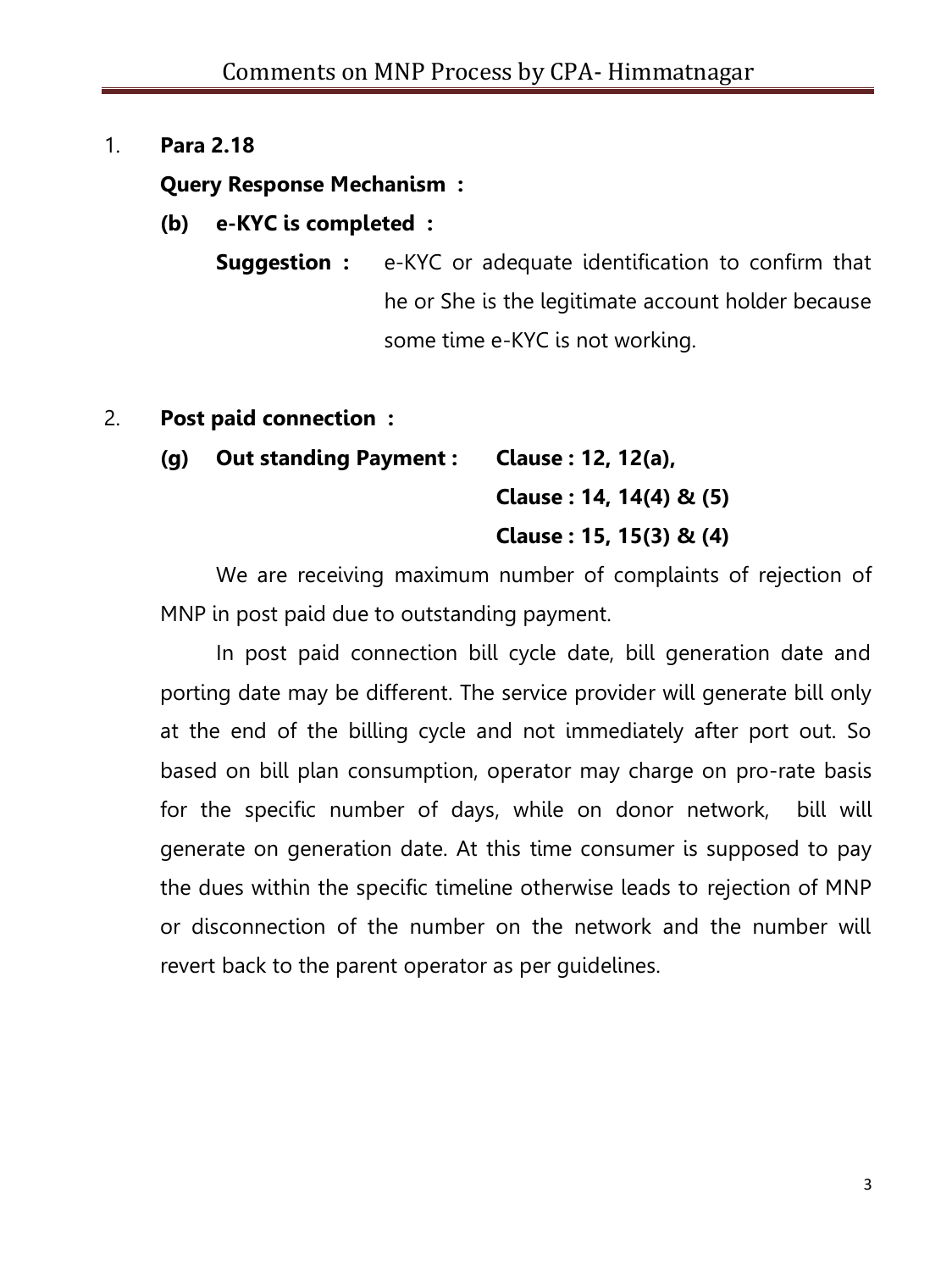## **Suggestions :**

(i). Out standing payment should not be a valid reason to refuse a MNP request as **UK Industry manual has changed the rule in favor of consumers.**

The DSP should not refuse for MNP if : The customer has not paid their final airtime bill, notice period (not served), disconnection charges, or any porting charge before the port date. These charges should be included in the final airtime bill, which will be settled according to the terms of the contract.

- (ii). Billing system should accept mobile number once the number is ported out instead of Account number.
- (iii). There should be a option to pay bills online by using mobile number or account number and the process should be very comfortable without to visit an outlet.
- (iv). Consumer care executives should be educated about the system of bill payment at the time of MNP.

In short, in post paid connection, even if consumer ported out from their network, Customer can remain in the porting network and able to pay his bill using Account/Relationship number.

In case of Service disruption even after payment of previous operator due, both service providers and MNP service providers should be responsible for compensation.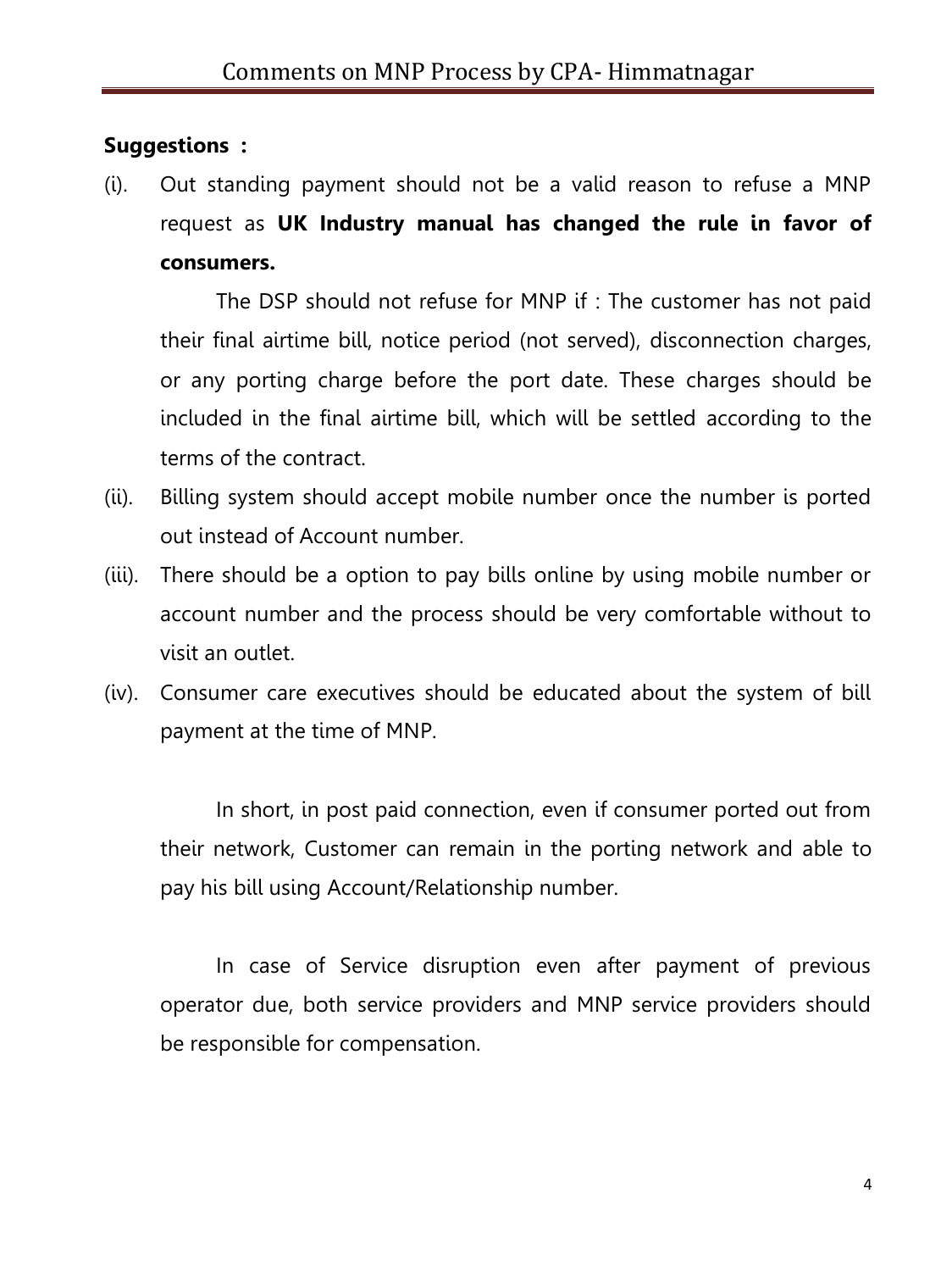- 3. The UPC should be valid for the period of 30 calendar days from the date it is issued.
- 4. If the Consumer contacts the donor operator by phone, the UPC should be issued immediately. Written confirmation of MNP request must be dispatched to the consumer within two working days of the request.
- 5. If the consumer contacts by fax, email or letter, they must respond with the UPC or reason for its non-issue within two working days of the request.
- 6. The written response to the consumer must indicate the UPC, the Validity period, and the number to which it applies.
- 7. Promotional SMS from previous operator which is useless for the consumer should be restricted.

#### **Suggestion :**

The database should be made in sync with current status.

**Q3. Do you suggest any other methodology which can address the issues being faced in the existing MNP process? Elaborate your answer.** 

#### **Comments :**

**We agree with the methodology suggested by TRAI. We realize that there should be MNP Web system for more transparency.**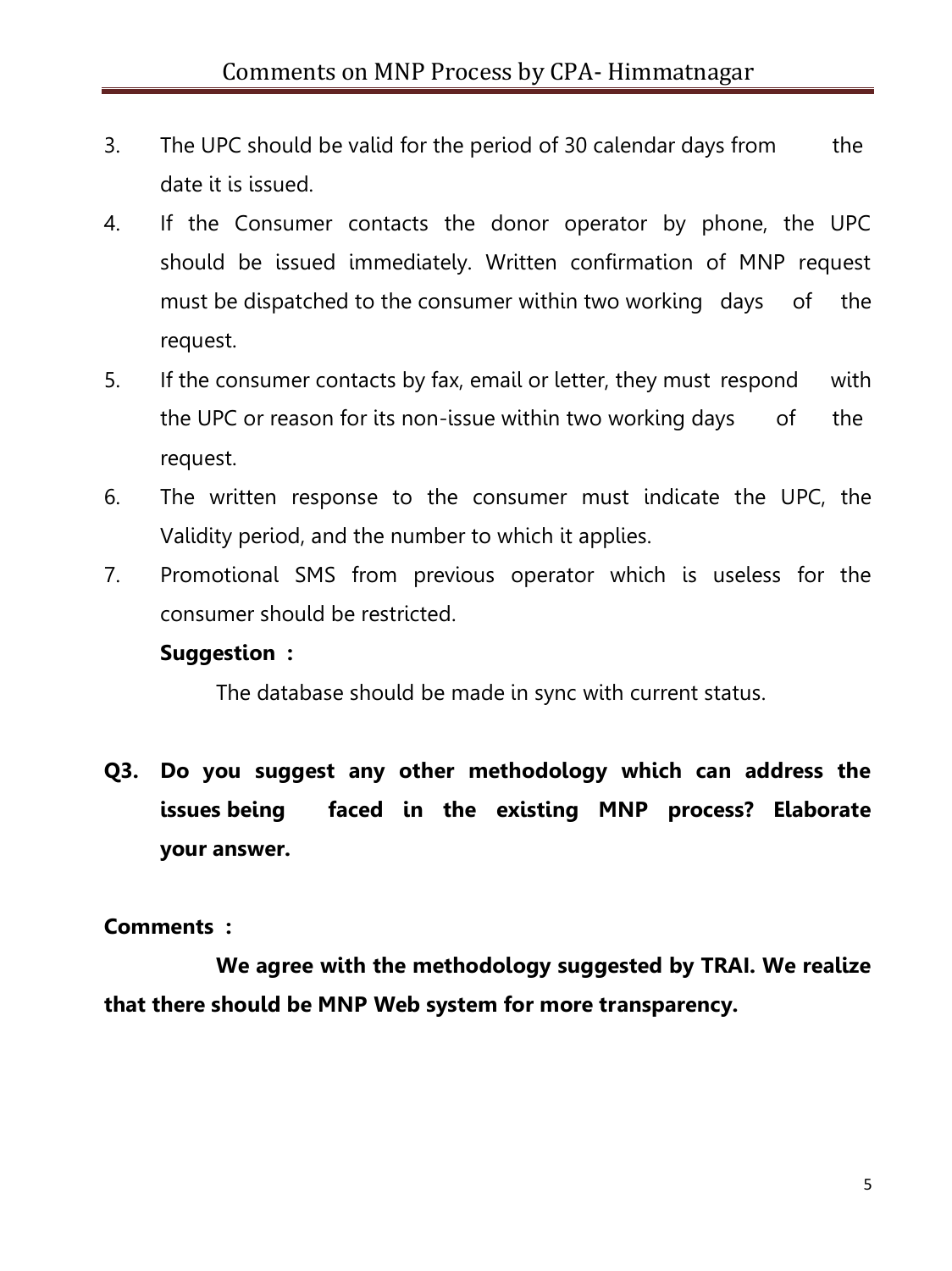### **Porting process objectives :**

We should identify certain design objectives, which can govern the development of most appropriate process for porting customers between networks. It should be recognized that it may not be possible to meet all of these objectives; nevertheless, they represent the ideal, which the porting process should seek to achieve. Some are as follow :

- 1. The porting transition should occur in as seamless a manner as possible and any break in service should be minimized. Ideally the porting subscriber should not experience any break in service.
- 2. The process should be, as far as possible ensure that the risk of fraud or abuse of subscription should not increase.
- 3. The porting process should allow flexibility.
- 4. The number of transactions in the porting process should be minimize as far as possible.
- 5. The porting process should include sufficient controls to monitor service level performance and to maintain the integrity of data exchange.
- 6. The porting process should address the recovery from an erroneous port so as to minimize the inconvenience to :
	- (i) The erroneously ported consumer.
	- (ii) The network operators and service providers involved in the port.
	- (iii) The intended porting consumer ( if applicable ).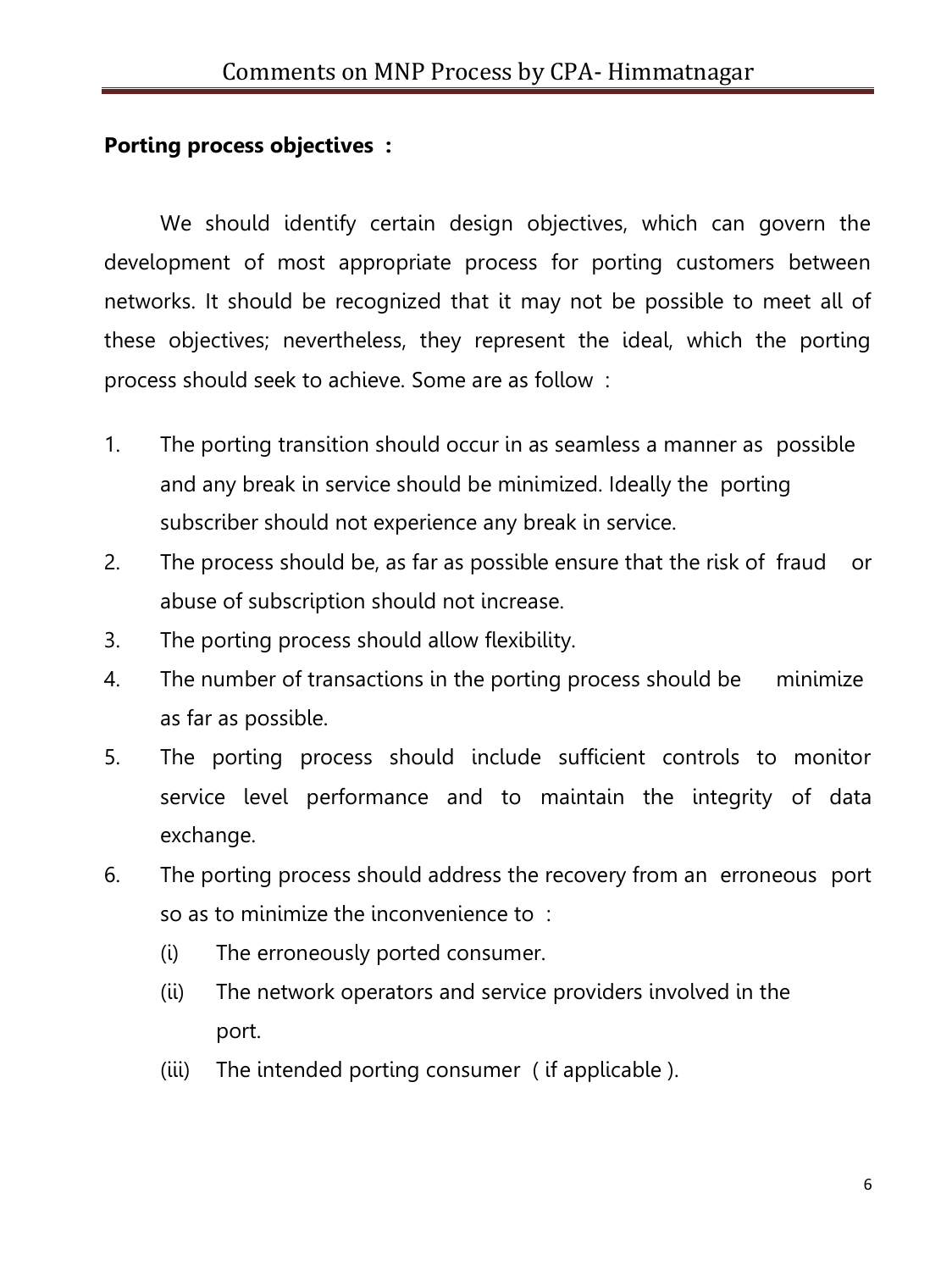### **Process :**

We can have two distinct processes :

- 1. Consumer port and
- 2. Bulk port

## **1. Consumer port :**

Typically involves the porting of an individual number from one provider's network to another. It also can involve multiple ports. Multiple ports are likely to involve the porting of more two or more umbers linked to a single account, up to a maximum number of 25.

Multiple ports may include :

- (i). Families with several mobile numbers linked to a single account.
- (ii) Small to medium size businesses that will also often have several mobile number under a single account.
- (iii) Where a single consumer wishes to port a number which is part of multi line account, in this case, the consumer wishing to port would require permission from the registered account holder.

## **2. Bulk Port :**

This involve porting of more than 25 mobile and typically involve large businesses. Separate process can be specified. This separate process can also reflects the particular needs of business, consumers with a large number of mobile phones.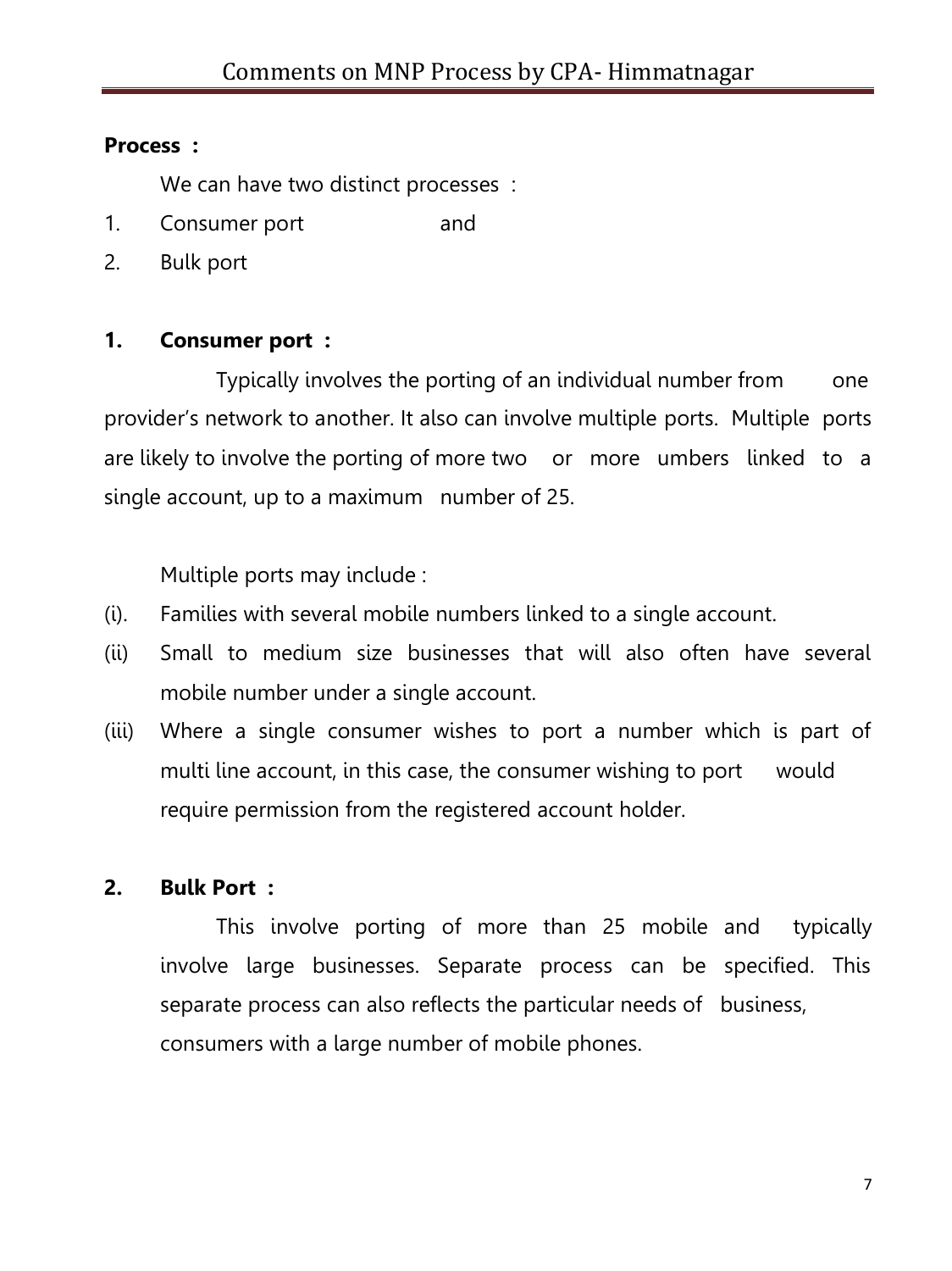## **Other methodologies :**

In almost all countries in the Europe, and in many other comparable markets elsewhere in the world, the MNP process is recipient-led.

## **International MNP processes :**

| <b>Country</b>     | <b>Recipient-led process</b> | <b>Date MNP introduced</b> |
|--------------------|------------------------------|----------------------------|
| <b>Australia</b>   | Yes                          | 2001                       |
| Canada             | Yes                          | 2007                       |
| <b>Denmark</b>     | Yes                          | 2001                       |
| <b>Finland</b>     | Yes                          | 2003                       |
| <b>France</b>      | Donor Led                    | 2003                       |
| Germany            | Yes                          | 2002                       |
| <b>Italy</b>       | Yes                          | 2002                       |
| <b>Ireland</b>     | Yes                          | 2003                       |
| <b>Netherlands</b> | Yes                          | 1999                       |
| <b>Spain</b>       | Yes                          | 2000                       |
| <b>Sweden</b>      | Yes                          | 2001                       |
| <b>UK</b>          | Donor Led                    | 1999                       |
| <b>USA</b>         | Yes                          | 2003                       |

Source: Ofcom research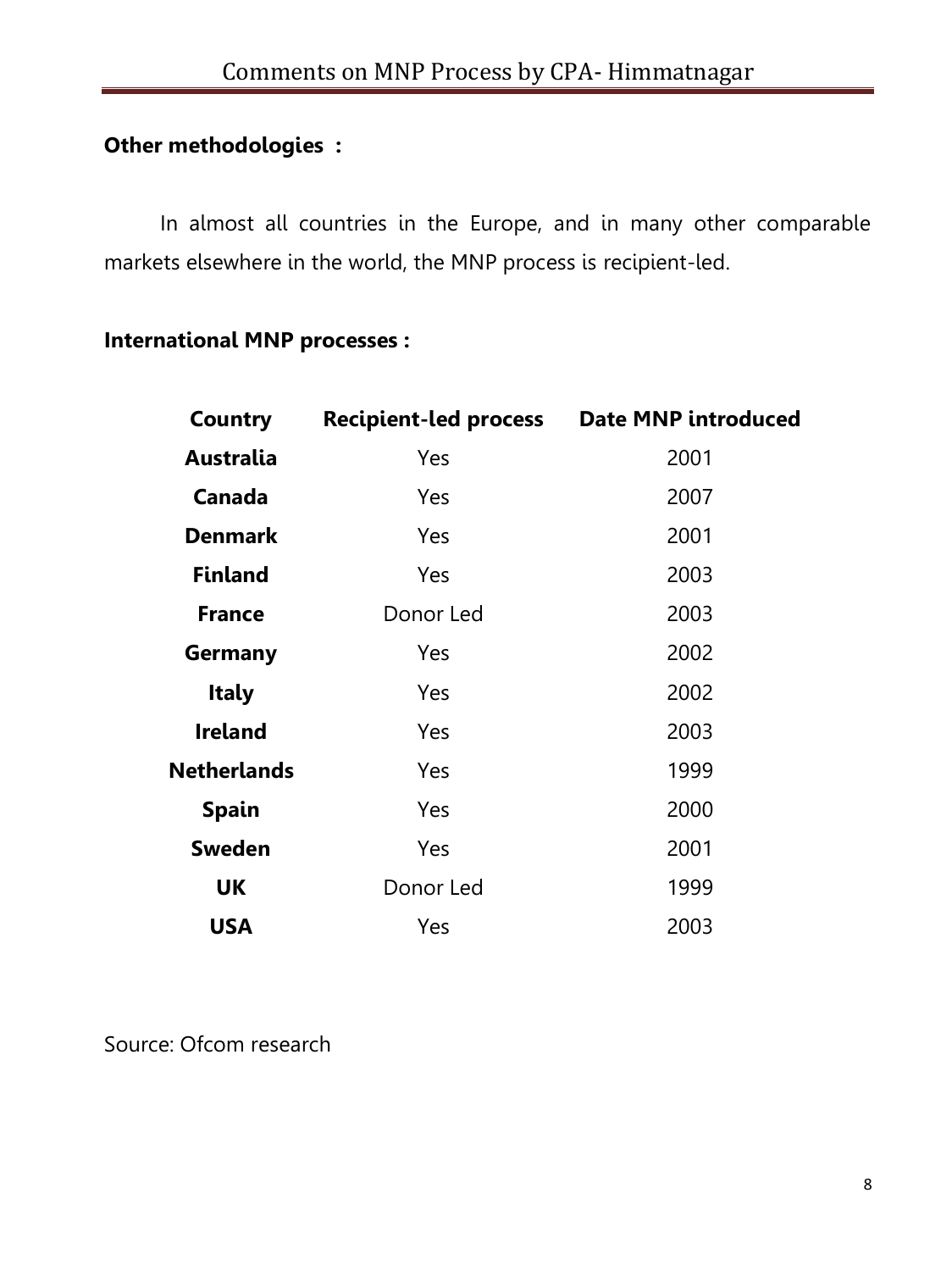A recipient-led process means that the recipient operator is enabled to act on behalf of the consumers to instruct the donor operator to make arrangement to port the consumer's number.



The UK have moved from donor-led to recipient-led process.

France had a donor-led process but introduced significant amendments. Under the French system, the consumer has to contact a specific free phone number on their existing provider' network to obtain a PAC ( Porting Authentication Code ), in line with donor-led process. However, the consumer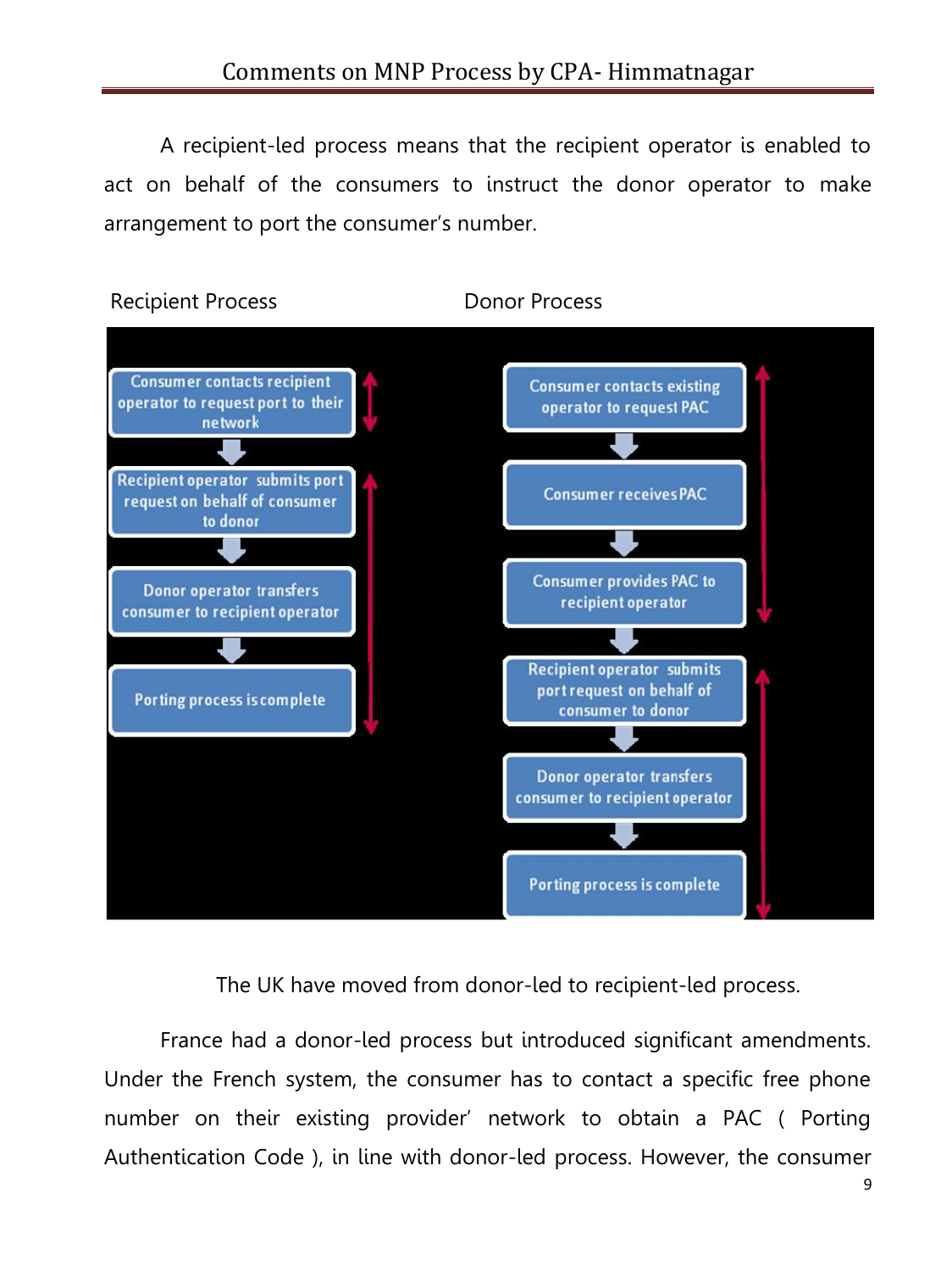PAC request process is automated, and donor service provider is able to verify the consumer details without having to speak with them. The consumer can then contact their new service provider to complete the port . This gives consumers more control over the process and providing quick access to their PAC.

## **Q4. How can KYC information available with DO be verified during the MNP process to avoid fraudulent porting? Please elaborate.**

#### **Comments :**

There should be some sort of additional security for accounts or for portout authorization that consumer can setup, like a unique pin, or add verification question, which will make it more difficult for someone to port out phone.

AT & T have a two factor authentication " extra security ", which involves creating a unique password on AT & T account that requires to provide that code before any changes can be made – including ports initiated through another carrier.

Many companies now support " Third party Authentication App " like Google authenticator, which can act as powerful two factor authentication alternatives that are not nearly as easy for thieves to intercept.

A new type of scam has been happening and is a new way for scammers to steal the hard earned money, and even identity. The scariest part is that this type of scam, called port in or port out scamming, is that it can help scammers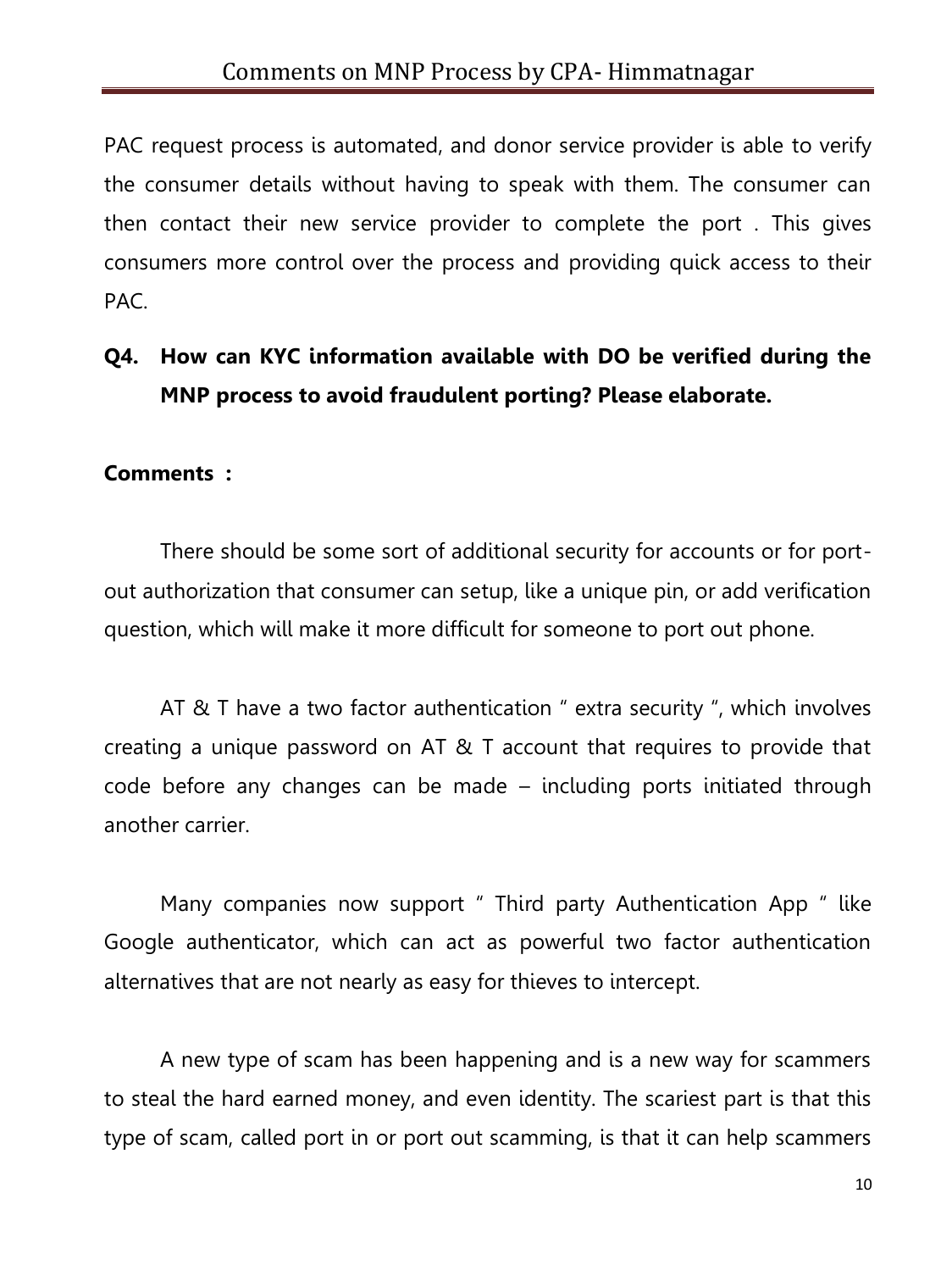get past added security measures on personal and financial accounts and logins. This new type of scam absolutely could bypass that layer of security and has a huge potential for identity to be stolen faster that we think.

## **Port Involving Fraud :**

Port that have taken place as a result of fraudulent activity should be reversed where either the DSP, RSP or RO identifies that the fraud has occurred. **Request for reversal of port should not be unreasonably withheld.** Following a request to reverse a port, the SP or RO receiving must make all reasonable efforts to reverse the port in the shortest time period. Where, the fraud is identified before the port, reversal request should be treated in the same way.

# **Q5. What are the challenges in implementing the proposed MNP processes / framework on the part of stakeholders' viz. TSP (as DO and RO) and MNPSP? Elaborate your answer.**

#### **Comments :**

Each implementation is unique in hundreds of ways, including:

- Population
- Number of mobile subscribers
- Mobile penetration
- Percent prepaid subscribers
- Number of porting transactions
- Device subsidies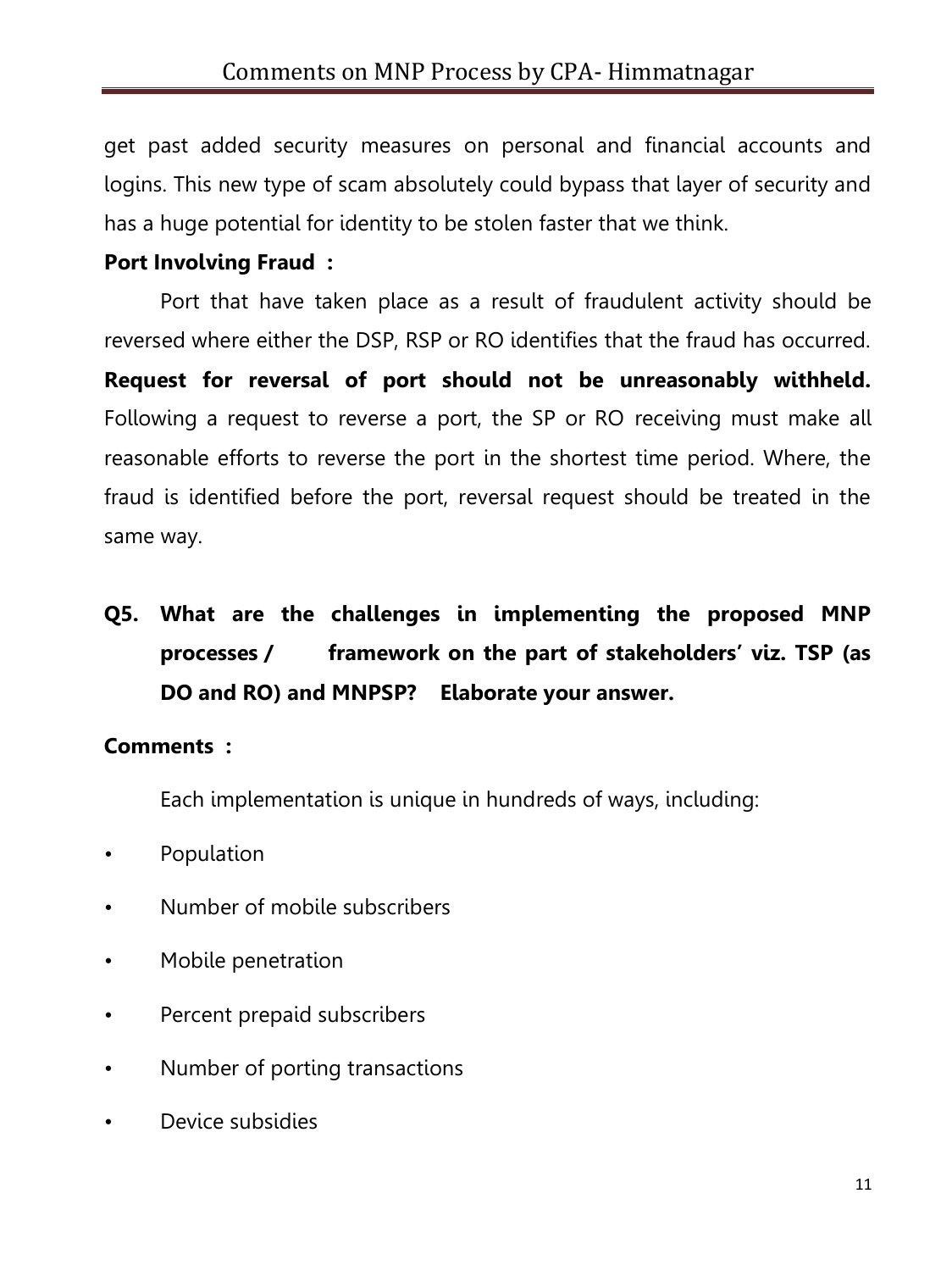- Postpaid contracts
- ARPU
- Number of operators/competition in the region
- Power of the regulator
- Implementation choices such as technology, fee structure, porting time, rejection reasons and user implementation process
- The cost including setup cost, maintenance cost and call routing cost.
- Data transmission : Call routing and SMS/MMS transmission.
- Porting time : it should be at the minimum level.
- Subscriber awareness about mobile number portability advantage and process.
- Simplicity of porting process and cost effectiveness for the consumers.
- **Q6. Whether MNPSP should be compensated towards the cost of generation and delivery of UPC to the subscriber through SMS? If yes, what mechanism can be adopted?**

#### **Comments :**

## **MNPSP should not be compensated towards the cost of generation and delivery of UPC to the subscriber through SMS.**

No additional charges should be include in the MNP regulations as :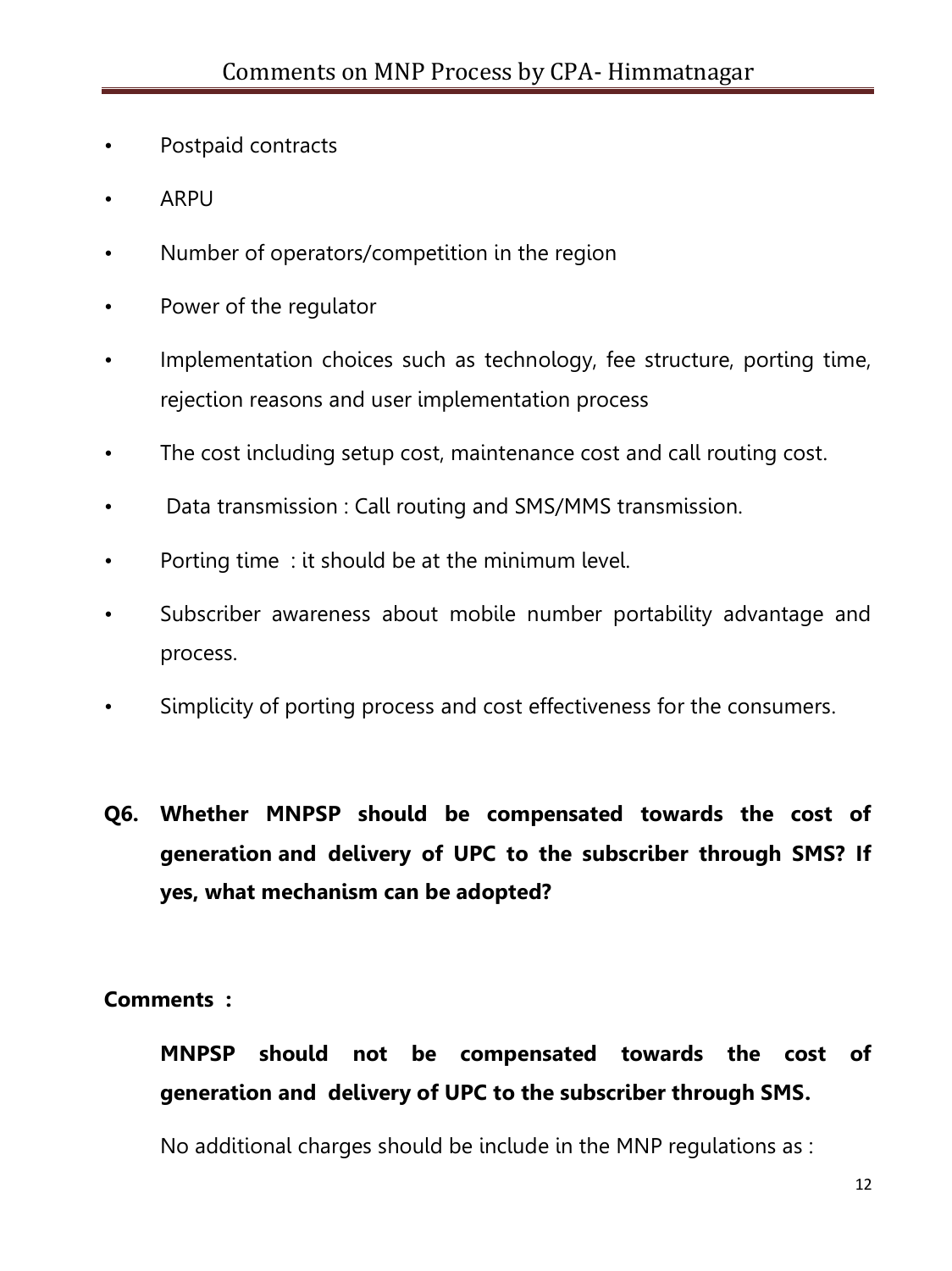- 1. In Europe MNP is more accepted in Nordic countries like Finland because of simple porting process, no exit barriers, high consumer awareness and **zero cost implementation of MNP on Consumers.**
- 2. Low or nil MNP charge encourage operator to absorb MNP cost or pass on bare minimum amount of charge to the customer. Low or no MNP cost on subscribers would shatter major barrier for migration and encourage a healthy competition in the market.
- 3. Per port transaction charges are paid by the consumer through recipient TSP to MNPSP, so MNPSP should not be compensated towards the cost of generation and delivery of UPC to the subscriber through SMS.
- 4. All the costs ultimately will be paid by the consumers.
- 5. Most of the countries are having free of charge MNP process. Following table depict the charges in UK, US and Asian countries :

| No. | Country             | Price   |
|-----|---------------------|---------|
| 1.  | India               | Rs. 4/- |
| 2.  | U.K.                | Free    |
| 3.  | U.S.                | Free    |
| 4.  | Pakistan            | Free    |
| 5.  | Republic of Ireland | Free    |
| 6.  | Australia           | Free    |
| 7.  | New Zealand         | Free    |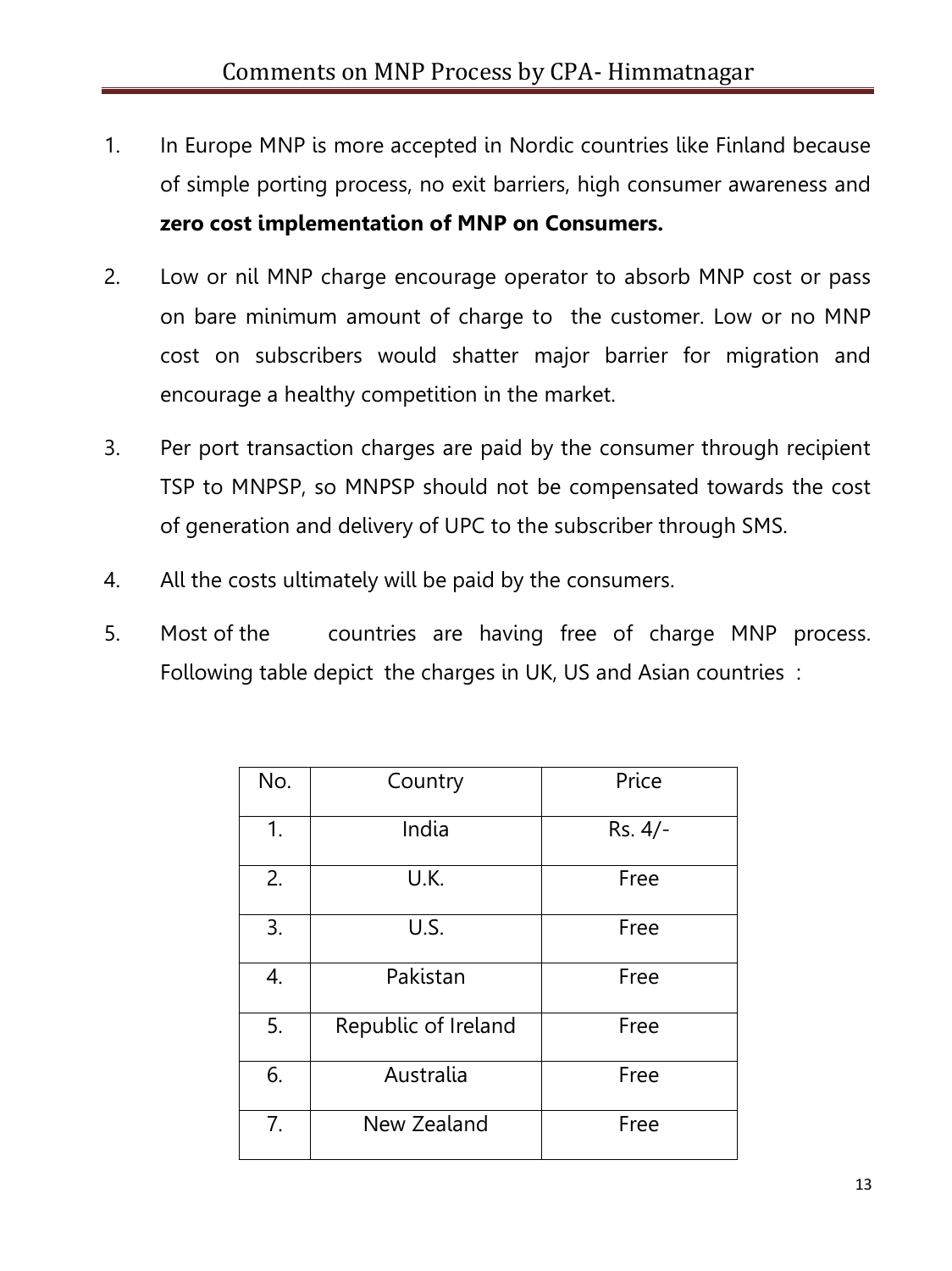| 8.  | Hong Kong       | Free           |
|-----|-----------------|----------------|
| 9.  | <b>Maldives</b> | <b>MVR 200</b> |
| 10. | Japan           | Free           |
| 11. | Malaysia        | Free           |
| 12. | Singapore       | Free           |
| 13. | Taiwan          | <b>NTD 240</b> |
| 14. | Thailand        | Free           |

## **No per port transaction charges in case of forced porting of subscriber due to closure of the services :**

Many telecom service providers had to shut down their services on account of non viability of their operations. As a result, the subscribers of such telecom service providers were forced to opt for MNP facility. However, the PPTC in such situation, where a large number of subscribers had to forcibly opt for the porting option, has to paid.

**Since the PPTC is the amount which the recipient operator is allowed to collect from the consumer, considering the forced porting of the bulk subscribers due to the closure of the services, the charge in such cases should be waived off in the interest of the consumers.** 

**It is desirable that going forward, PPTC should be strictly cost based.**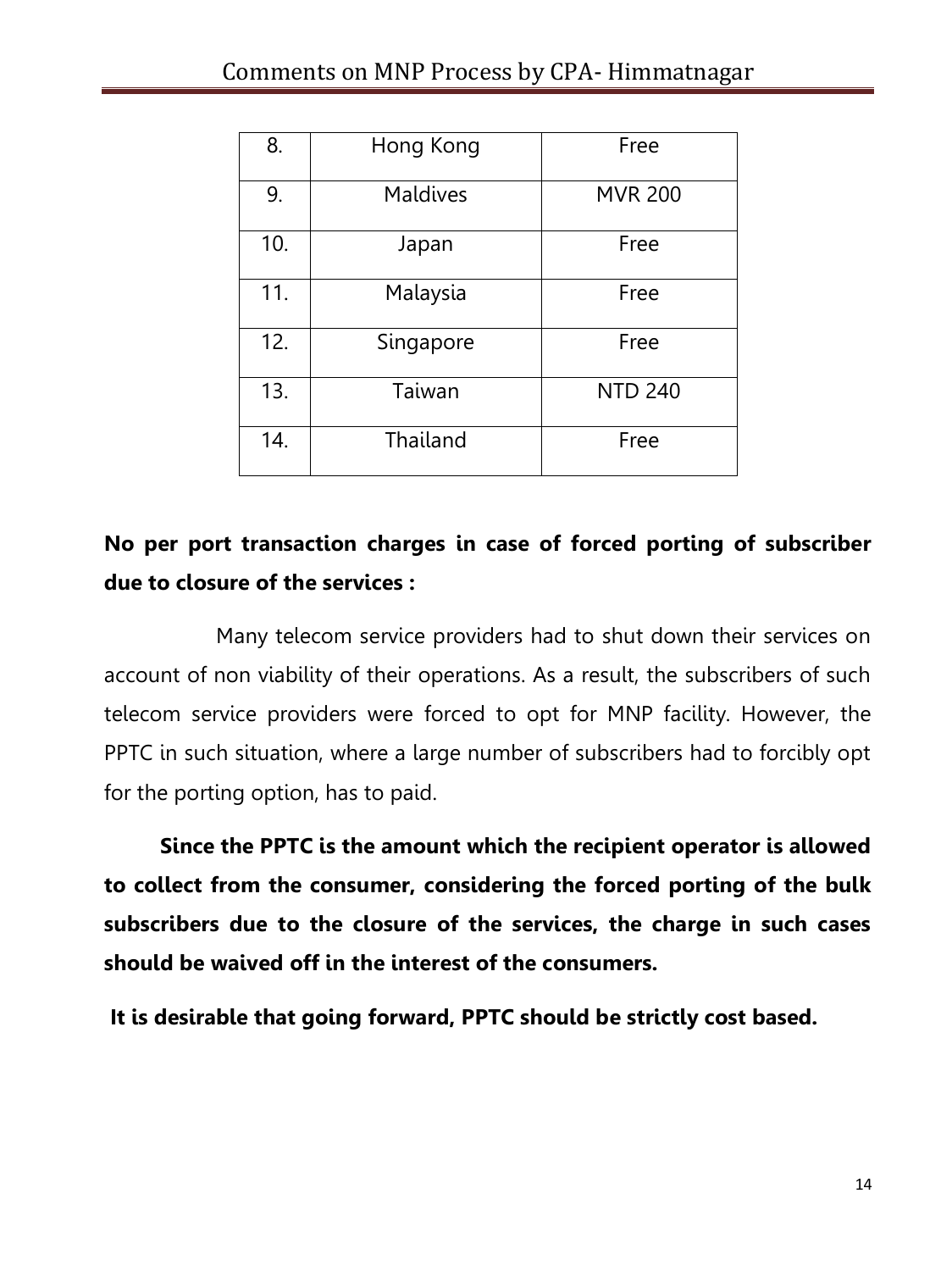## **Q7. What would be the appropriate mechanism to reinforce the accountability and role of MNPSP in the proposed scenario?**

#### **Comments :**

### **Periodical Inspection, monitoring and auditing by TRAI.**

MNP requires constant monitoring and management. Even if things go well at the start, ongoing investment and attention are required to avoid situations that dilute the value for the subscriber.

## **Q8. What could be the mandatory obligations on part of the MNPSP?**

### **Comments :**

## **(a) Issue porting authorization to customer :**

- $\triangleright$  The MNPSP confirm that a port out request be received from the consumer for specified number(S), the port out request should be honored and expedite according to the regulation.
- $\triangleright$  The MNPSP issues the customer a Unique Porting Code (UPC) which applies to the specifies number(S) to be ported.
- $\triangleright$  The full authentication of an individual porting request should actually the combination of the number and its associated UPC.
- $\triangleright$  The customer can make a UPC request in any form i.e. phone, letter, E-mail, SMS Fax etc.. Where a request for a porting authorization is made by phone, the MNPSP should issue the UPC to the customer during the same phone.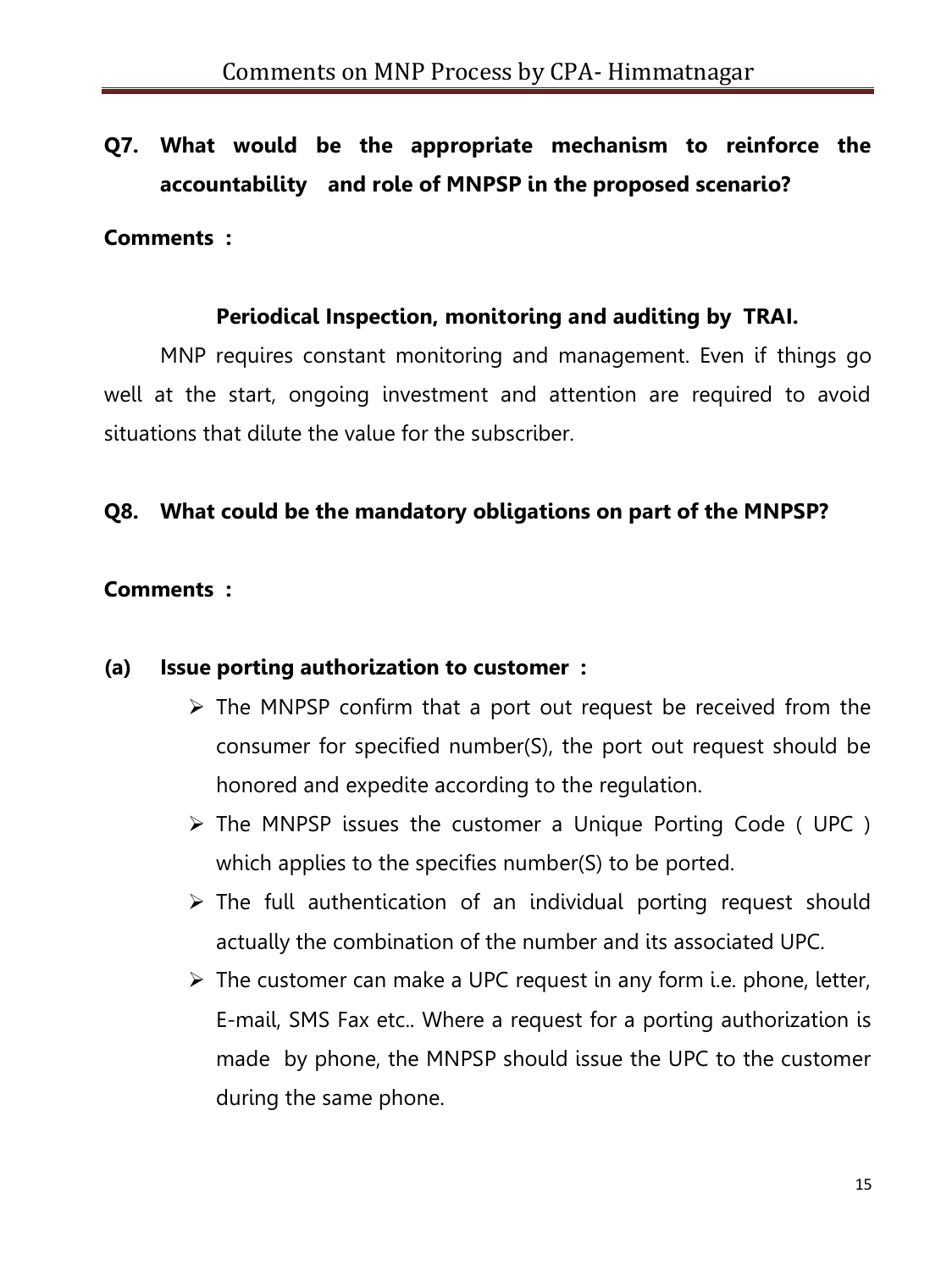- $\triangleright$  In any event, whether or not the UPC is issued to the customer over the phone, a written confirmation of the porting authorization and UPC must be dispatched to the customer by the MNPSP within 3 working days of receipt of the request.
- $\triangleright$  However, the MNPSP should be entitled to insist on a written porting authorization request with the customer's signature before issuing a UPC, if it is their current business policy to require the customer's signature for confirmation of a termination request into this case, the MNPSP should explain to the customer how to submit the written authorization request and shall proceed accordingly to the following steps.

## **(b) MNPSP should provide mandatory information to customers :**

A written confirmation of the authorization to port out should include the following information :

- (i) Unique porting code.
- (ii) Confirmation of the 30 days validity period for the UPC ( Start and expiry dates ).
- (iii) Confirmation of number to which UPC applies.
- (iv) Confirmation that service will be discontinued on the port date which receives a subsequent valid port out request within UPC validity period.
- (v) The MNPSP should issue a MNP guide to the customer together with the written porting authorization.

## **(c) MNPSP should register UPC and number on the MNP web system :**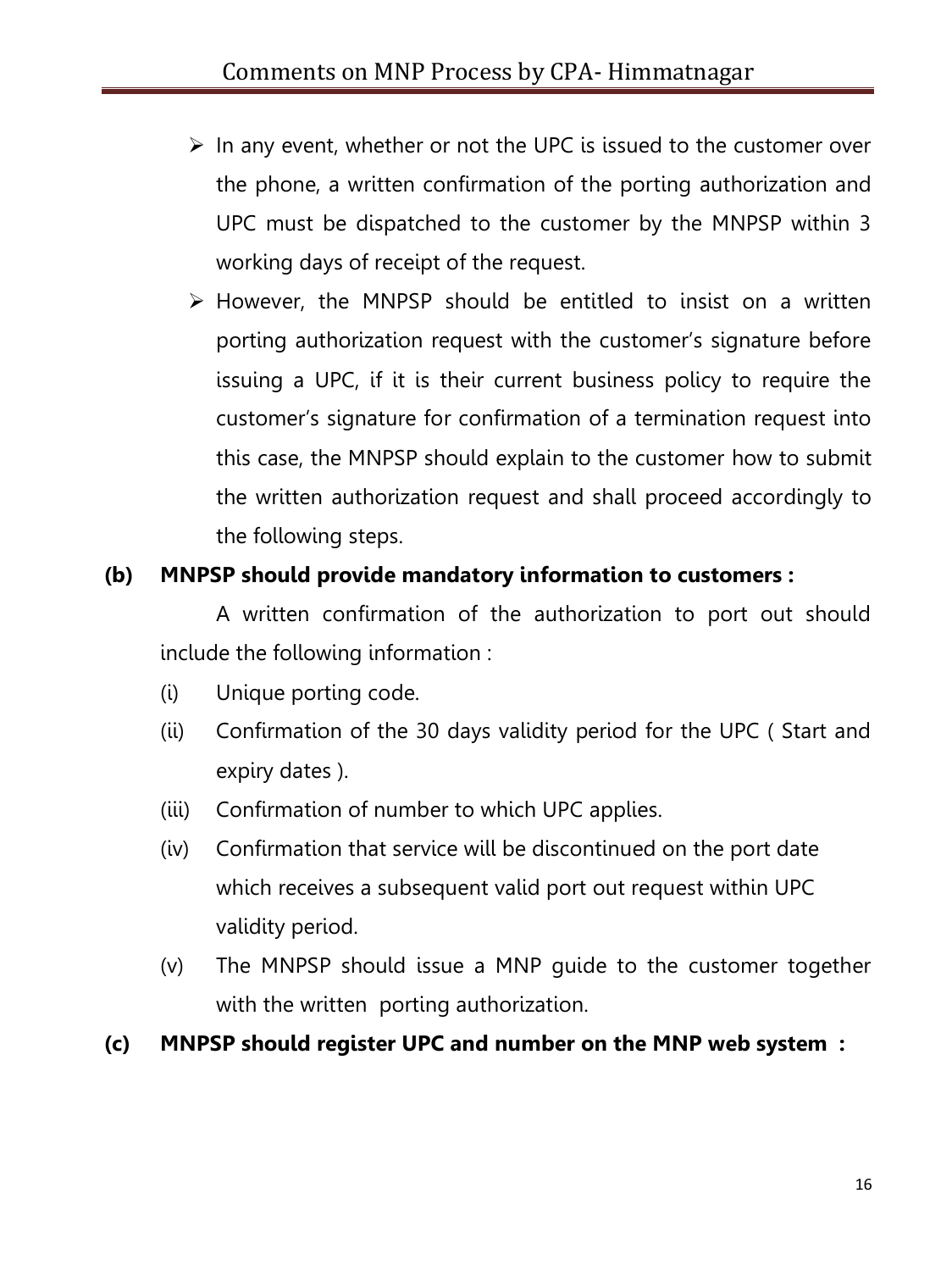MNPSP should develop a web system in which MNPSP should ensure that an entry is created on the MNP web system for each porting number. Each entry should include the following data :

- (i) The number :  $-$  It's Primary/Secondary status
	- It's Donor operator and
	- Associated UPC
- (ii) The Primary number ( For secondary number only )
- (iii) The UPC validity period
- **(d)** Maintaining the quality of service as prescribed by DoT or TRAI.
- **(e)** The MNPSP should be responsible to redress the complaints lodged by the consumers in a shortest stipulated time period and maintain the register.
- **(f)** MNPSP should fulfill requirements regarding publication of tariff, notification and provision of information as directed by TRAI through its orders/regulations/directions issued from time to time.
- **(g)** MNPSP should furnish documents, accounts, estimates, returns, reports or other information in the prescribed time frame and format from time to time.
- **(h)** MNPSP should not employ bulk encryption equipments in its network.
- **(i)** The MNPSP should take all necessary steps to safeguard the privacy and confidentiality of the consumer's data.
- **(j)** Present the technology solution for number portability through the development and implementation of a centralized database, the National Reference Database of Numbers Held.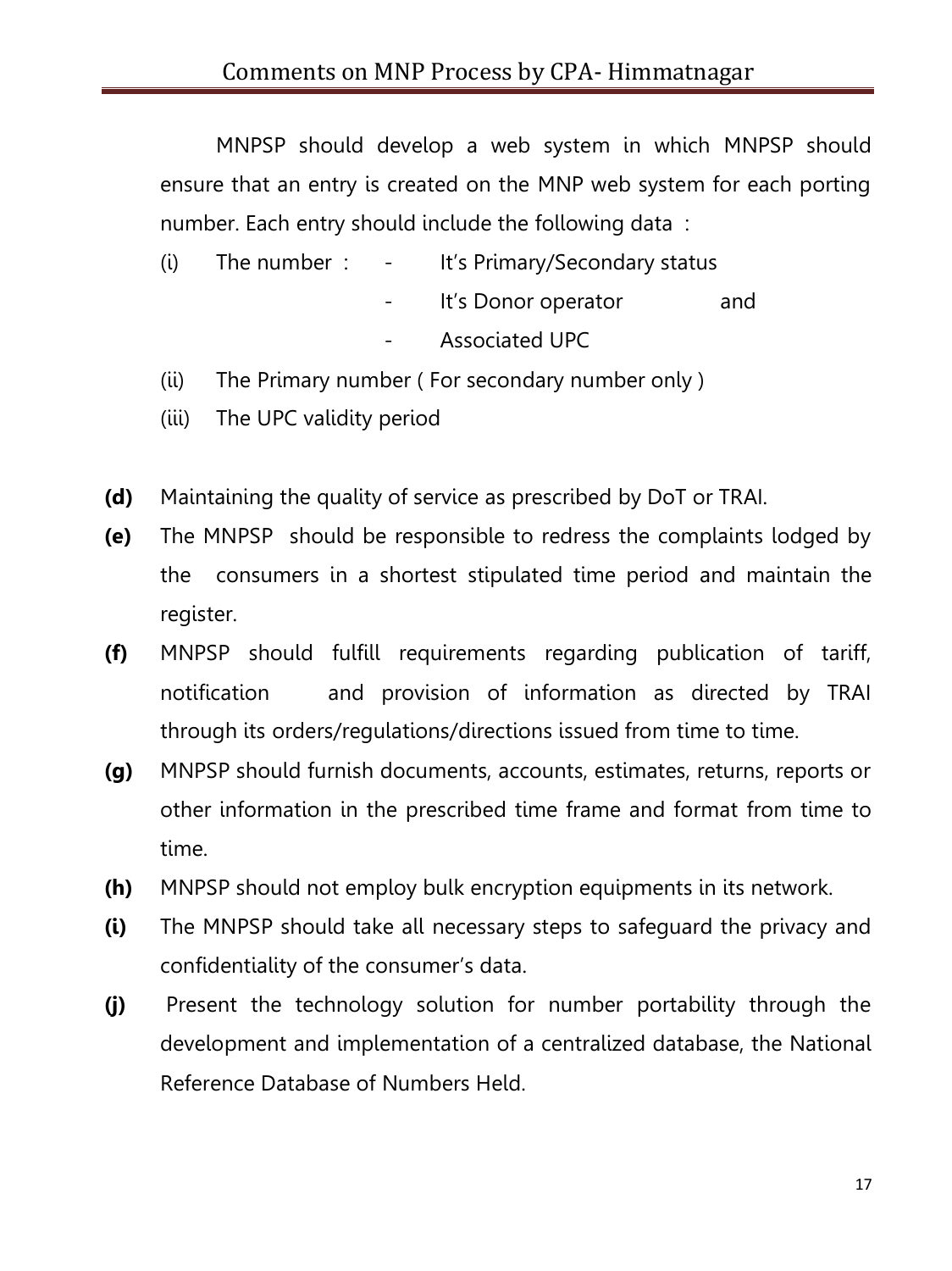- **(k)** Guarantee the state of the database in terms of updates, operations and quality.
- **(l)** Guarantee the ongoing neutrality of the porting process.
- **(m)** Provide access to the database for service providers
- **Q9. In the event of large scale disruption or sudden shutdown of network, what could be the appropriate alternative mechanism to ensure delivery of UPC and completion of porting process?**

#### **Comments :**

Speeding up the MNP process should technically not be impossible as innumerable Aadhar – based new customer activations are already happening in a matter of hours.

- 1. Increase in UPC validity can be helpful.
- 2. Allocation of additional service provider's codes for UPC.
- 3. Number of MNP service providers may be incrased.
- **Q10. (a) Do you agree with the process for transfer of the prepaid balance to the subscriber's account as described in the consultation paper? What changes do you envisage in licensing/ regulatory framework to enable the provision? Please elaborate your answer.** 
	- **(b) If the above process is not agreeable, please suggest alternate mechanism.**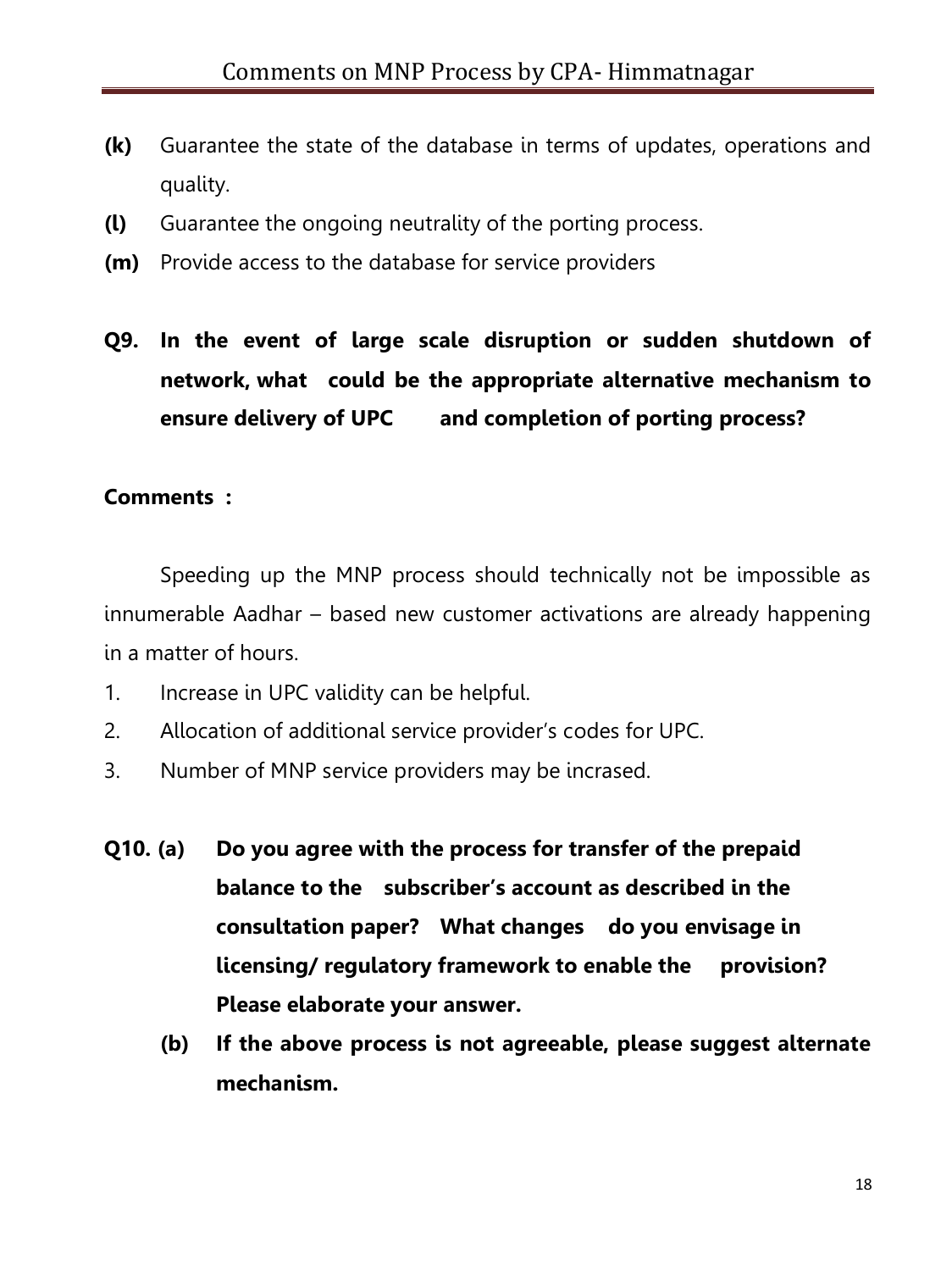**Comments :**

**Yes we agree with the process suggested by TRAI for transfer of the prepaid balance to the subscriber's account.**

Another option is now every mobile customer is linked with AADHAR, and every AADHAR is linked with the bank account. The prepaid balance can be transferred into the bank account also.

**Q11. What should be the regulatory requirements to monitor efficacy of the provision of transferring the unspent pre-paid balance? Please elaborate your answer.**

**Comments :**

**Regular Inspection, monitoring and Auditing by TRAI.**

**Q12. In the proposed scenario of reduced MNP timelines, should the validity of the UPC be reviewed? If yes, what should be the period of validity of UPC? Please elaborate your answer with justification.**

**Comments :**

**The validity of UPC should be reviewed and the UPC time period should be up to 30 working days.**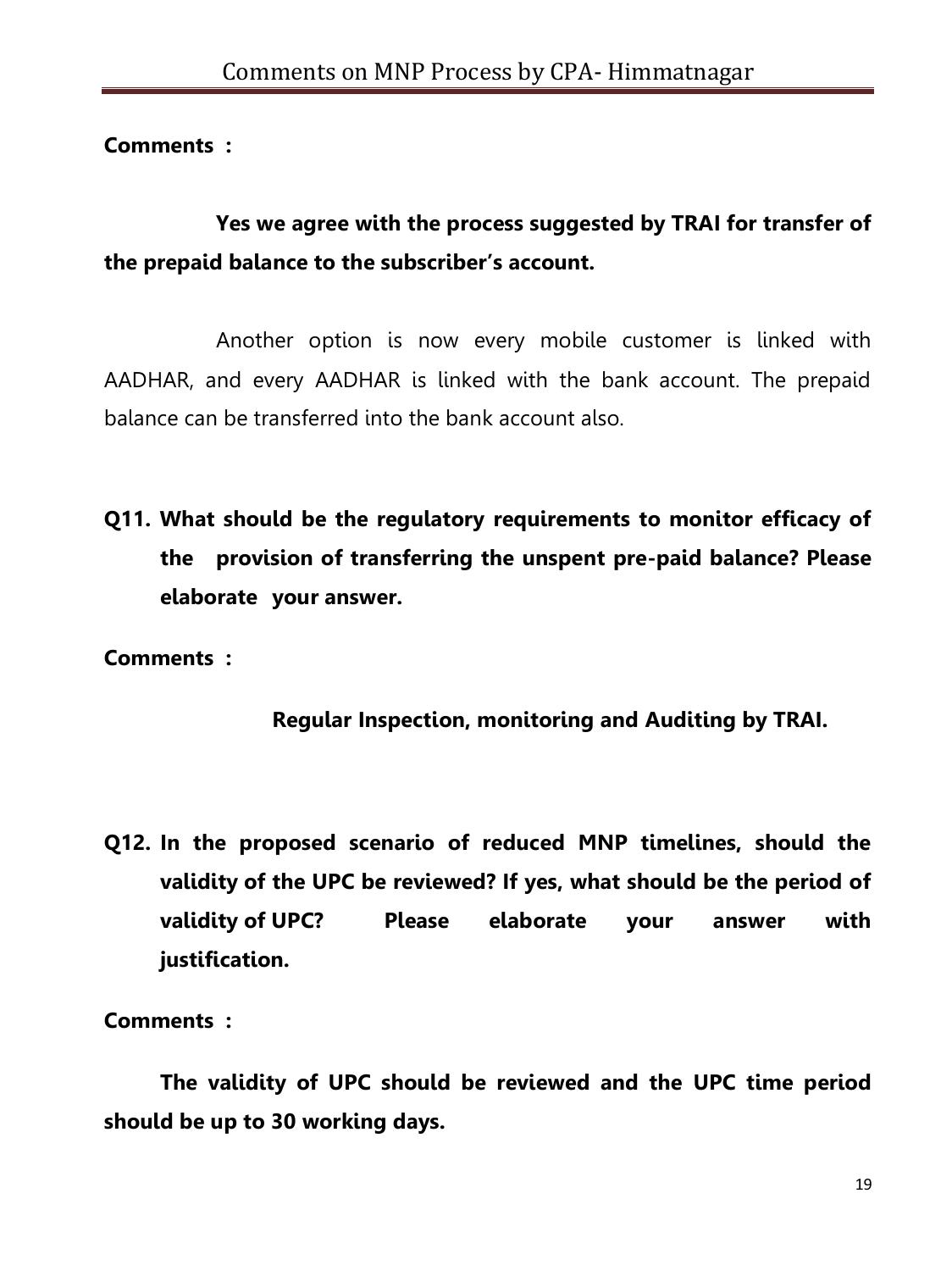## **The porting time should be reduced.**

Following table shows the porting time in UK, US and Asian countries :

| No. | Country             | <b>Maximum Porting Time</b> |
|-----|---------------------|-----------------------------|
| 1.  | India               | 7 days                      |
| 2.  | U.K.                | 2 working days              |
| 3.  | U.S.                | 2 Hours                     |
| 4.  | Pakistan            | 3.5 working days            |
| 5.  | Republic of Ireland | 20 Minutes                  |
| 6.  | Australia           | 3 Minutes                   |
| 7.  | New Zealand         | Matter of seconds           |
| 8.  | Hong Kong           | 2 days                      |
| 9.  | <b>Maldives</b>     | 2 days                      |
| 10. | Japan               | 1 day                       |
| 11. | Malaysia            | 1 day                       |
| 12. | Singapore           | 1 day                       |
| 13. | Taiwan              | 3 days                      |
| 14. | Thailand            | 2 days                      |

The process of number portability should be simple and that depends on regulatory rules and policies. Some rules are tough and strict, for example the subscriber cannot port his number among the first six months of subscription.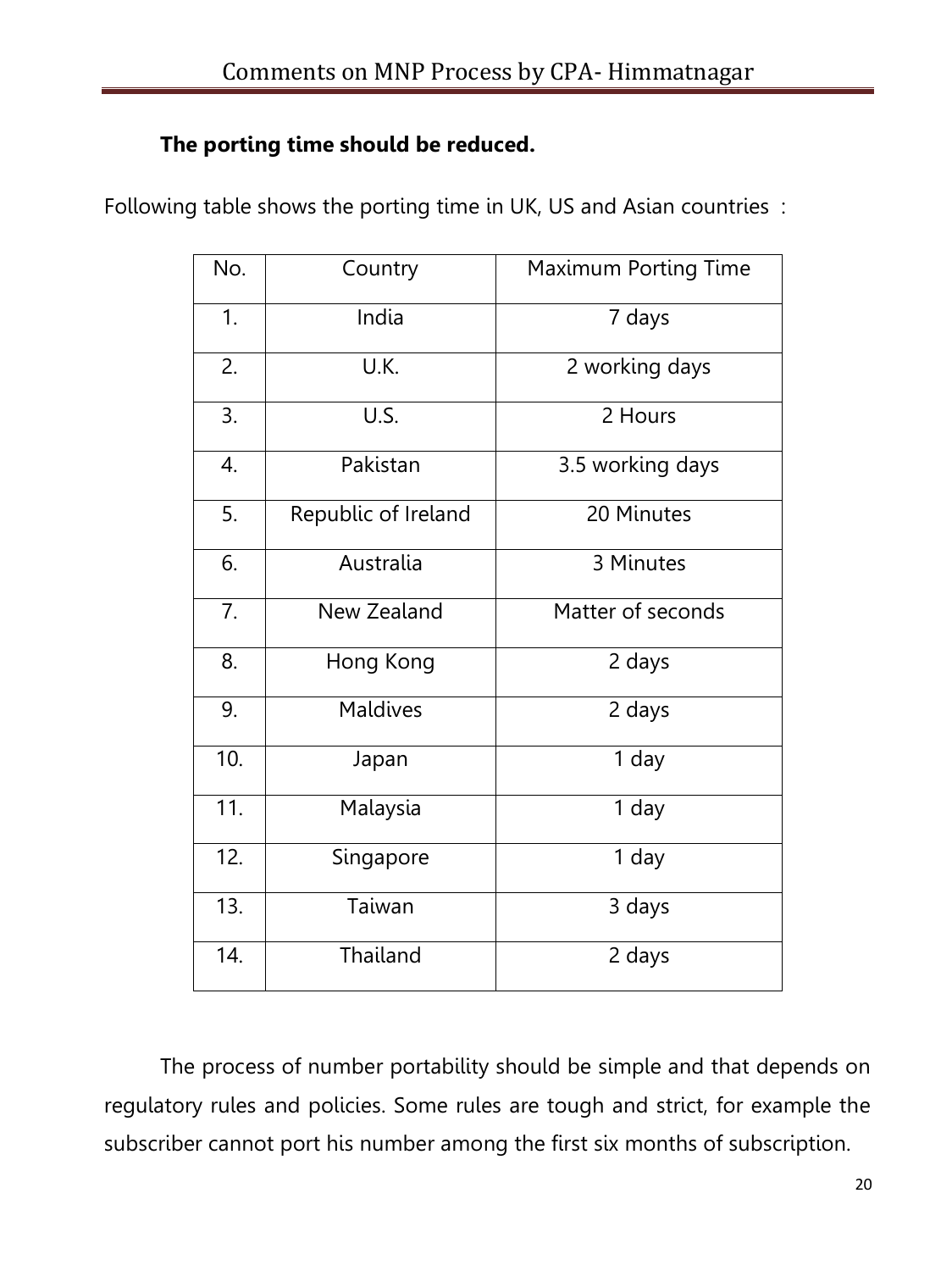**Q13. Whether it would be appropriate to review the existing structure of UPC? Please elaborate your answer with justification.** 

**Comments :**

- **Yes. Comments mentioned above.**
- **Q14. If you agree to above, does the proposed structure as discussed above adequately serve the purpose or would you suggest any other mechanism? Please elaborate your answer with justification.**

**Comments :**

#### **Yes it will be easy to identify the customer and classify them.**

Centralized data base will be useful to service providers also. All the services and technical solutions for the central database system should be owned by consumers and protected by TRAI.

**Q15. Should the provision of withdrawal of porting request be done away with in the revised MNP process? Please state your answer with justification.**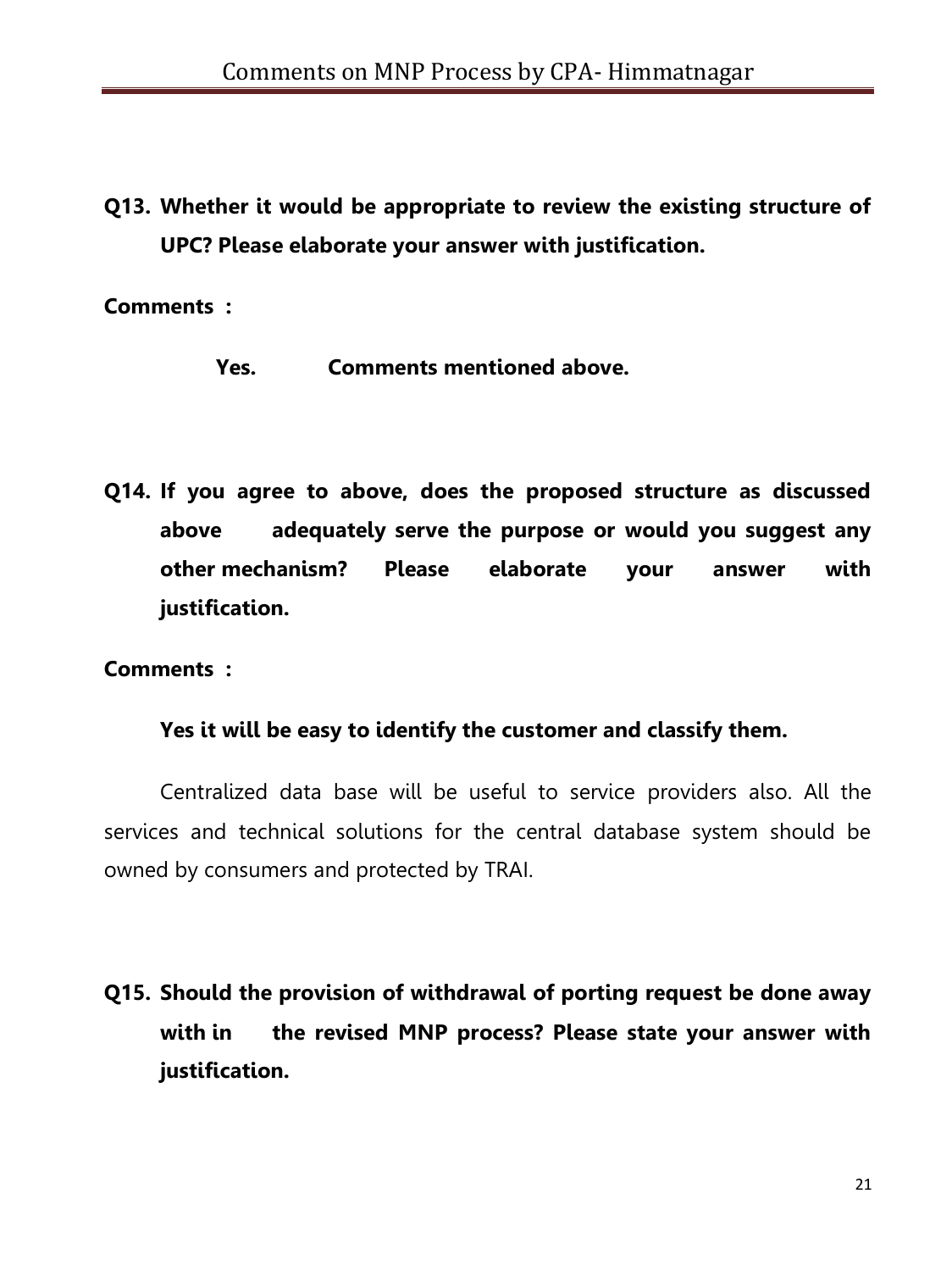## **Comments :**

#### **No.**

The customer may request the MNPSP or MNPSP to rescind the porting authorization at any time prior to the submission of a port out request to RSP. In this case the DSP should be entitled to send request to cancel any active UPC, which will prevent any subsequent port request.

As per the international practice, the customer should also have the right to cancel or amend the port request at any time up to the point where the DSP has agreed the porting schedule with the RSP.

# **Q16. What additional changes do you envisage in the MNP regulations? Elaborate your suggestions.**

**Comments :**

**Deactivation/Termination of service :**

## **Number Management :**

Number must be placed in quarantine by the current service provider for the prescribed period. Whilst in quarantine, there will be no active service. Call to this number should receive " Out of service " tone.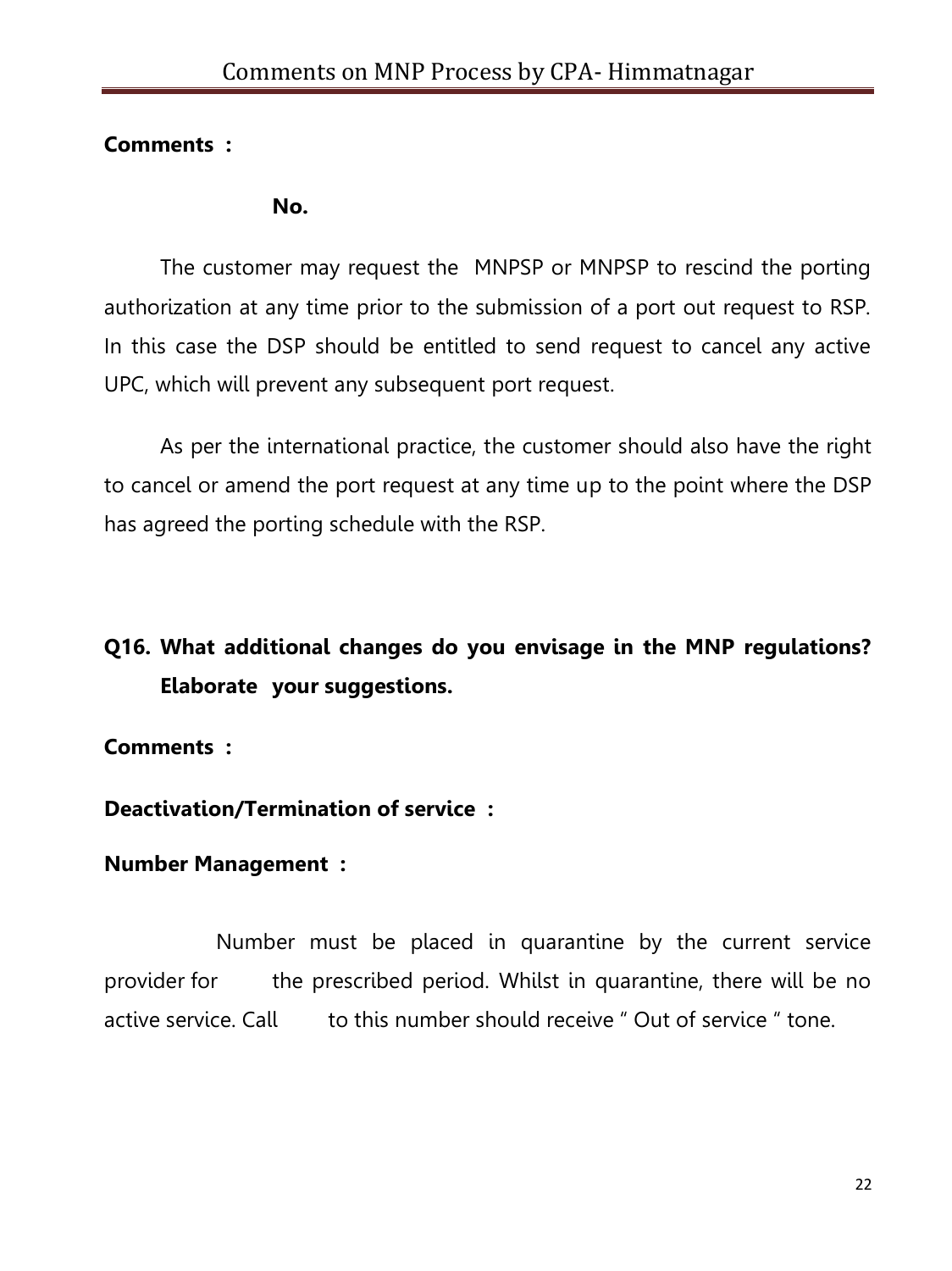**Port in Error :**

Where a wrong number has been ported in error, it is the responsibility of the service provider and RO.

It shall also be the responsibility of the service provider and RO to ensure that when such service is deactivated, a repatriation process should be started as early as possible.

### **Communications :**

In circumstances where there are interruptions to the porting process and a communications provider is unable to adhere the prescribed process, it is their responsibility to communicate this immediately to the concerned people along with any useful information as to when the problem will be resolved.

## **Address verification :**

Post paid users need address verification to be done before the recipient operator needs to proceed further. There are several case in which porting request is rejected due to address verification issues.

## **Suggestion :**

- 1. Service provider should make a phone call to get address properly and convenient time of the consumer.
- 2. Incase of rejection due to address verification, the service provider should not ask to submit new documents and process should be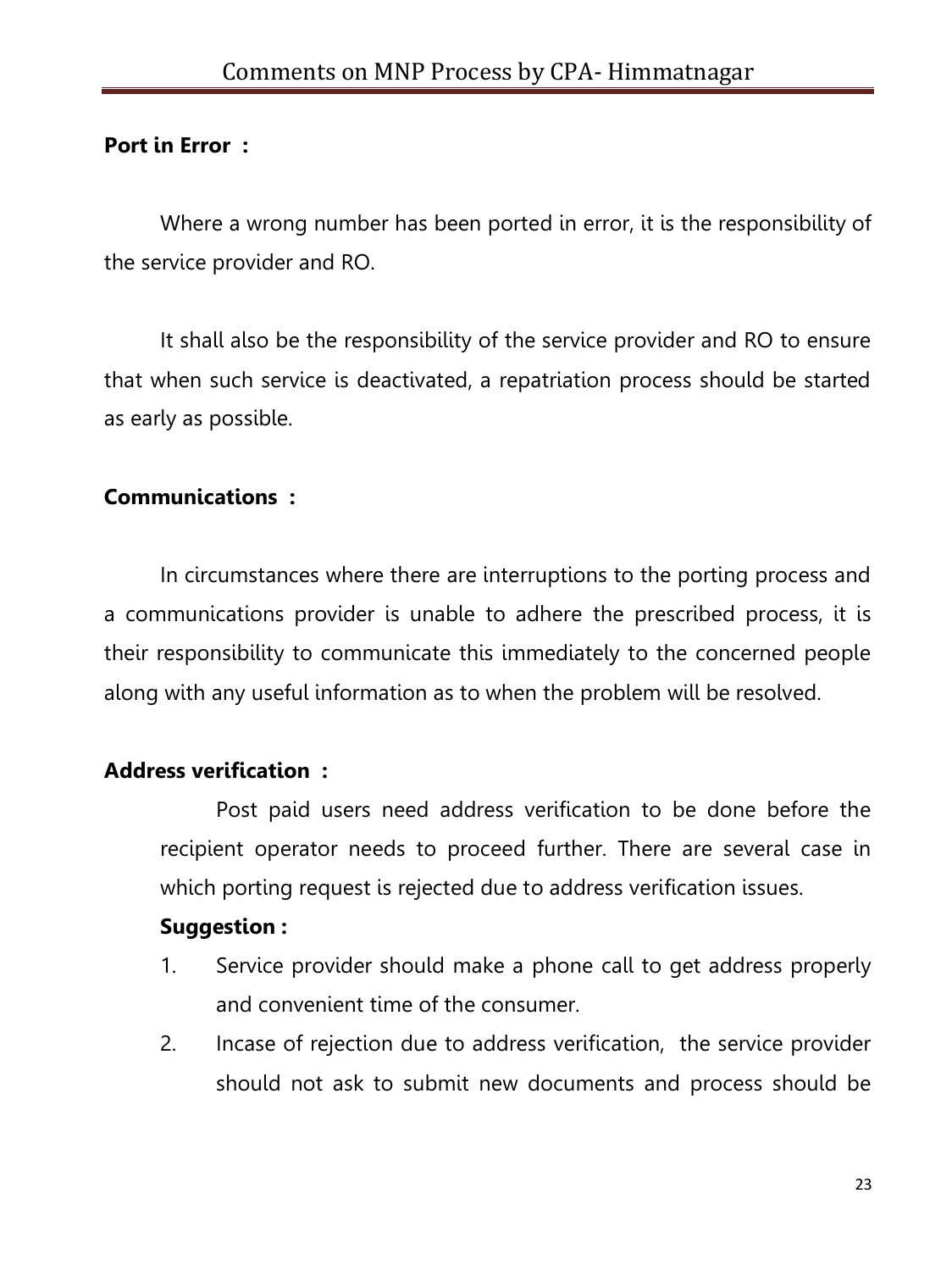continue. Recipient service provider should be responsible for not finding the consumers address.

**Q17. Due to the difficulty envisaged, should the subscriber be allowed to reconnect his mobile number even after number return process is initiated? If yes, what could be the criteria? Please elaborate suitable method.** 

#### **Comments :**

**Yes.**

**Q18. Should the MNPSPs be allowed to charge for the ancillary services such as number return and bulk database download by TSPs? Please provide your comments with justifications.** 

#### **Comments :**

Seeing the critical and sensitive nature of the database access and usage of data should be strictly defined and limited to specific permitted usage. Service providers and providers of telecommunication related services should only the users permitted to access and/or use data for the exclusive purpose of routing, rating or billing of calls or for performing network maintenance in the connection with the provision of telecommunication related services. **No other use of data or data derived from database should be permitted. Commercial exploitation of user data should strictly prohibited.**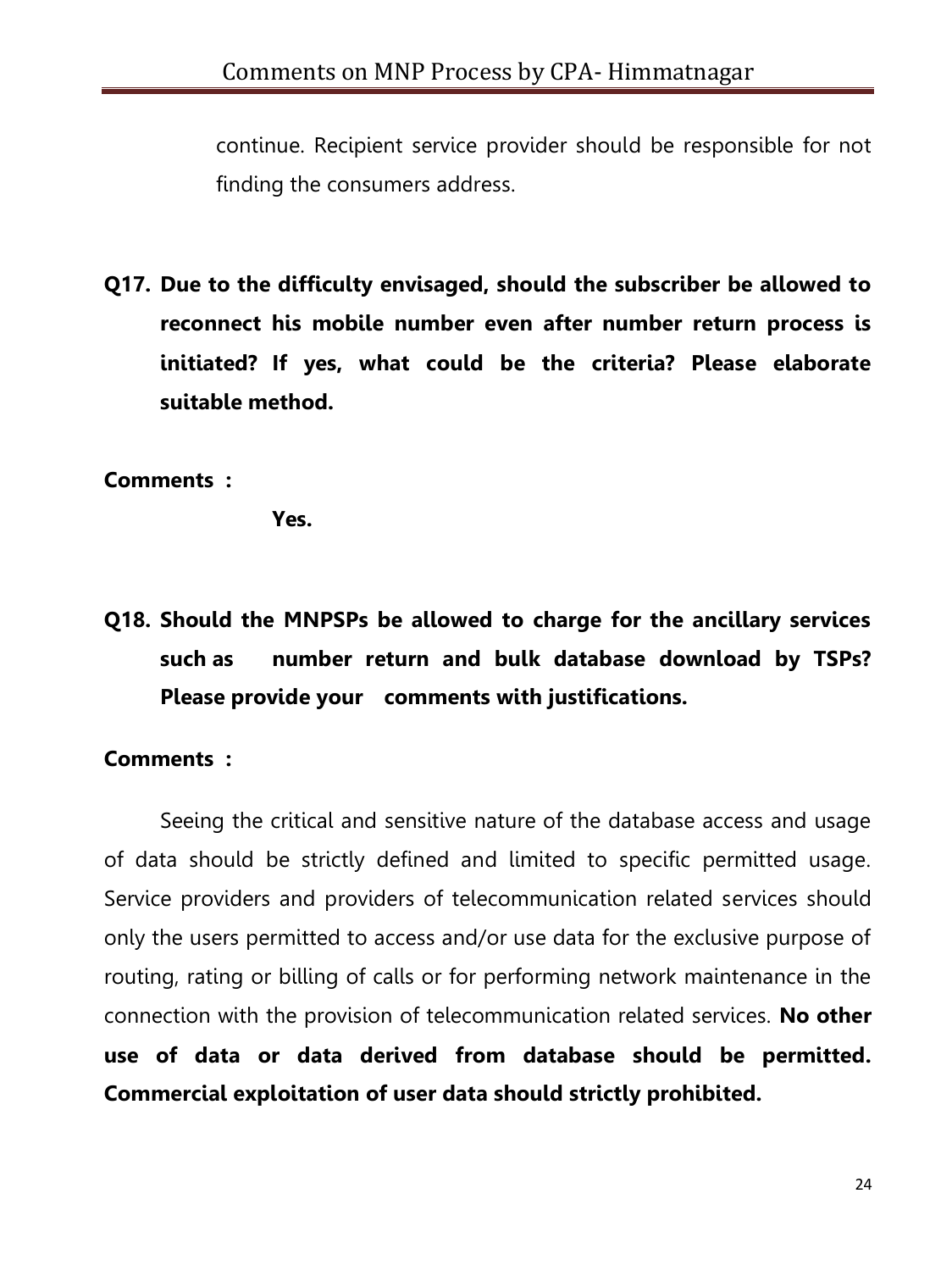Law enforcement agencies should be permitted to access and use data strictly to identify the current telecommunication service provider and its legal point of contact for telephone numbers that have been ported.

**Q19. Would the new technologies, such as block chain, be helpful for facilitating faster and transparent MNP process? What can be the possible advantages and challenges? Please elaborate.** 

### **Comments :**

### **Technical question.**

#### **But some suggestions are as follow :**

Number portability implementations are highly complex. Technical and operational decisions have wide-reaching effects that are not always easy to anticipate, including those related to cost, market uptake and the customer experience.

- 1. Getting number portability requires a deep understanding of the cost and complexity of service provider's network and system.
- 2. Choices made in the name of expediency and cost saving can create more problems than they solve. Solution should be engineered to meet the needs of subscribers and operators 10 years and more down the road. As with any project, all solutions should be examined with an eye toward long term impact.
- 3. One of the hallmarks of a robust number portability system is an ability to isolate and recover from problems or errors within an individual service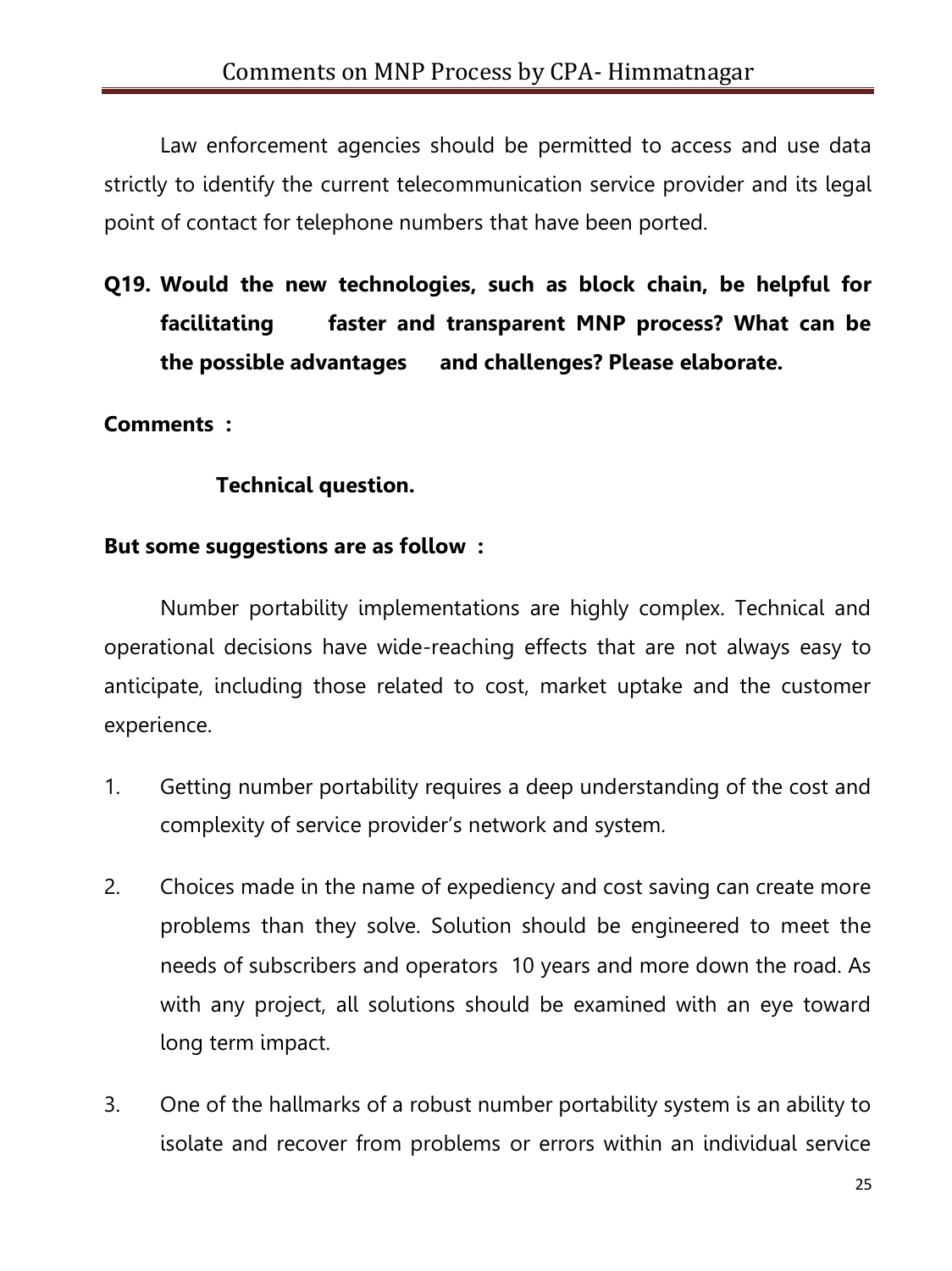provider. The fact that a failure in one service provider is able to seriously impact the operation of a second service provider points to a significant design/implementation vulnerability.

- 4. As markets evolve, networks expand and subscriber trends emerge, number portability must conform to meet the challenges represented by these changes.
- 5. Investment in number portability helps ensure the goals of a communication infrastructure that is open, neutral and competitive.
- 6. Upfront investment and operational cost .
- 7. These cost should be fair and in line with making MNP as effective as possible.

# **Q20. If there are any other issue(s) relevant to the subject, stakeholders are requested to offer comments along with explanation and justifications.**

#### **Comments :**

1. Non cash mode of payment for mobile phones has risen to around 70% of overall sales compared with 20-30% a couple of years back. Purchase through credit card, debit card, e-wallets tie  $-$  up with service providers, that offer cash backs and zero cost equal monthly installments given by finance companies has risen dramatically. Most of the cash sales are now seen mainly in the rural and semi urban areas.